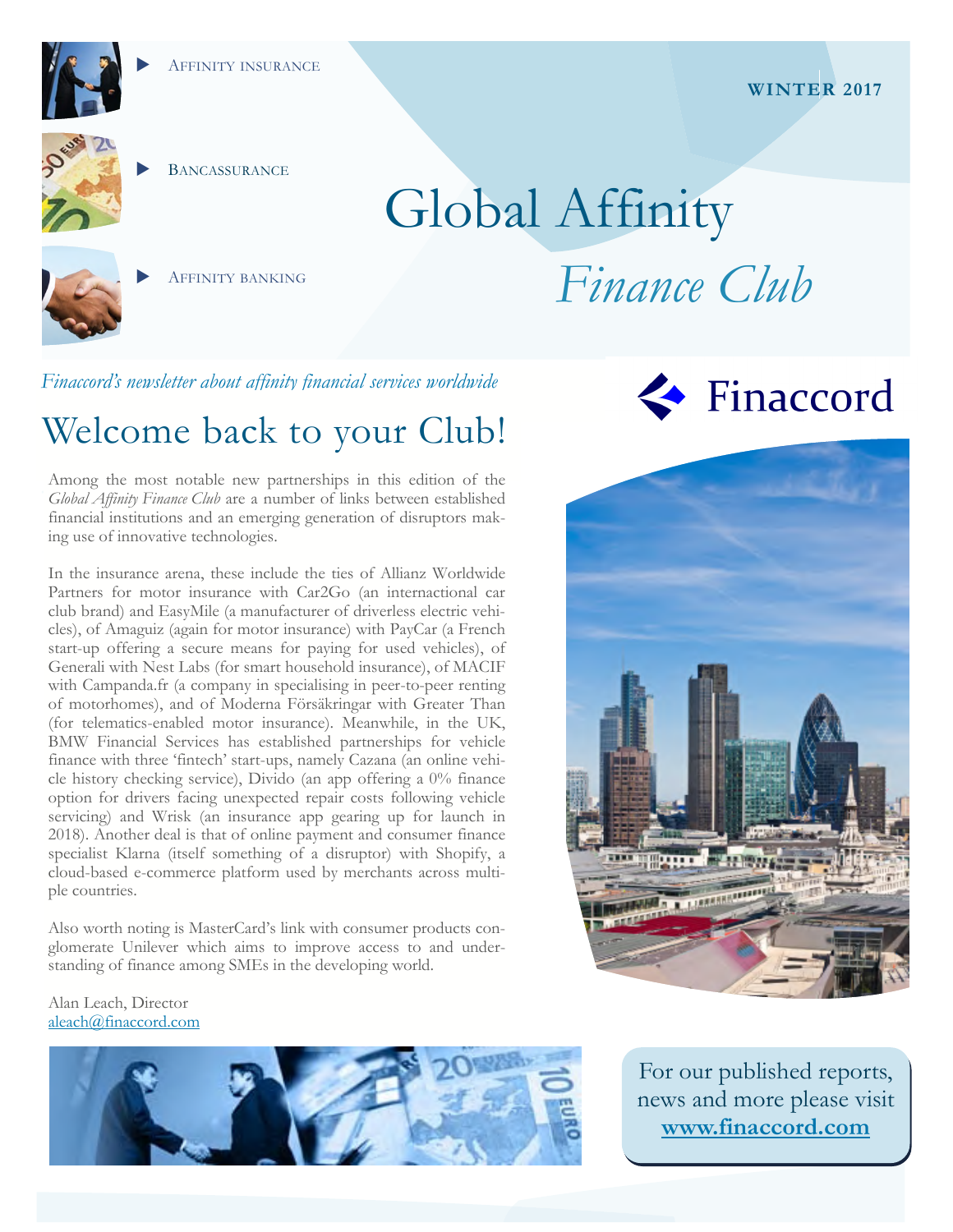#### **Table of contents**

#### **Affinity Insurance**

#### ASSISTANCE 5

HomeServe launches new UK home assistance proposition with Aviva 5

IMA Group makes home assistance services available to social tenants in France 5

Europ Assistance seals fleet assistance deal in Poland with leasing firm… 5

… and reinforces home assistance agreement with Enel Energia in Italy 5

Europ Assistance renews assistance partnership with Portuguese insurer 5

COMMERCIAL INSURANCE 5

Assurant teams up with cyber security specialist to protect  $SMEs.$  5

… and works with vacation rental management company for cover for property owners 5

Raiffeisen Polbank selects AXA Assistance for cyber insurance proposition 6

AXIS Insurance secures mandate with SolarPower Europe 6

Euler Hermes renews partnership with Business France 6

MAPFRE rolls out commercial lines insurance for SMEs in Aragón 6

Topdanmark wins contract with Danish hotel, restaurant and tourism association 6

#### HEALTH INSURANCE 7

CNP Assurances makes 'Lyfe' platform available to public sector employees 7

Groupama earns distribution tie with CCMO Mutuelle for protection products 7

#### HOUSEHOLD INSURANCE 7

Generali collaborates with Alphabet subsidiary Nest Labs for smart household insurance 7

#### MOTOR INSURANCE 7

Allianz Worldwide Partners forges vehicle insurance partnerships with EasyMile and Car2Go 7

BGL Group co-operates with O2 for telematics-enabled car insurance 8

Liberty Mutual and Volvo reinforce partnership in the US 8

Moderna rolls out new policy with motor insurance disruptor to encourage safe driving 8

Amaguiz subsidiary ties with company facilitating secure payments for used vehicles 8

MACIF works with company specialising in peer-to-peer renting of motorhomes 8

PRODUCT WARRANTIES / INSURANCE 8

Allstate completes acquisition of product warranty and insurance specialist 8

AXA ties with MyWigo for mobile phone insurance 9

TRAVEL INSURANCE 9

Zurich secures multiple travel insurance partnerships through Cover-More acquisition 9

ERV expands European reach through deals with Vacansoleil, Pursuit and Russian branch of  $TIII...9$ 

… plus others with PrivatBank (in Ukraine) and Anex Tour (in Germany) 9

Allianz Worldwide Partners links with concierge services provider John Paul… 10

… and concludes partnership with Aigle Azur airline 10

HanseMerkur extends distribution partnership with BENTOUR 10

Europ Assistance begins working with insurance subsidiary of Polish post office network 10

www.finaccord.com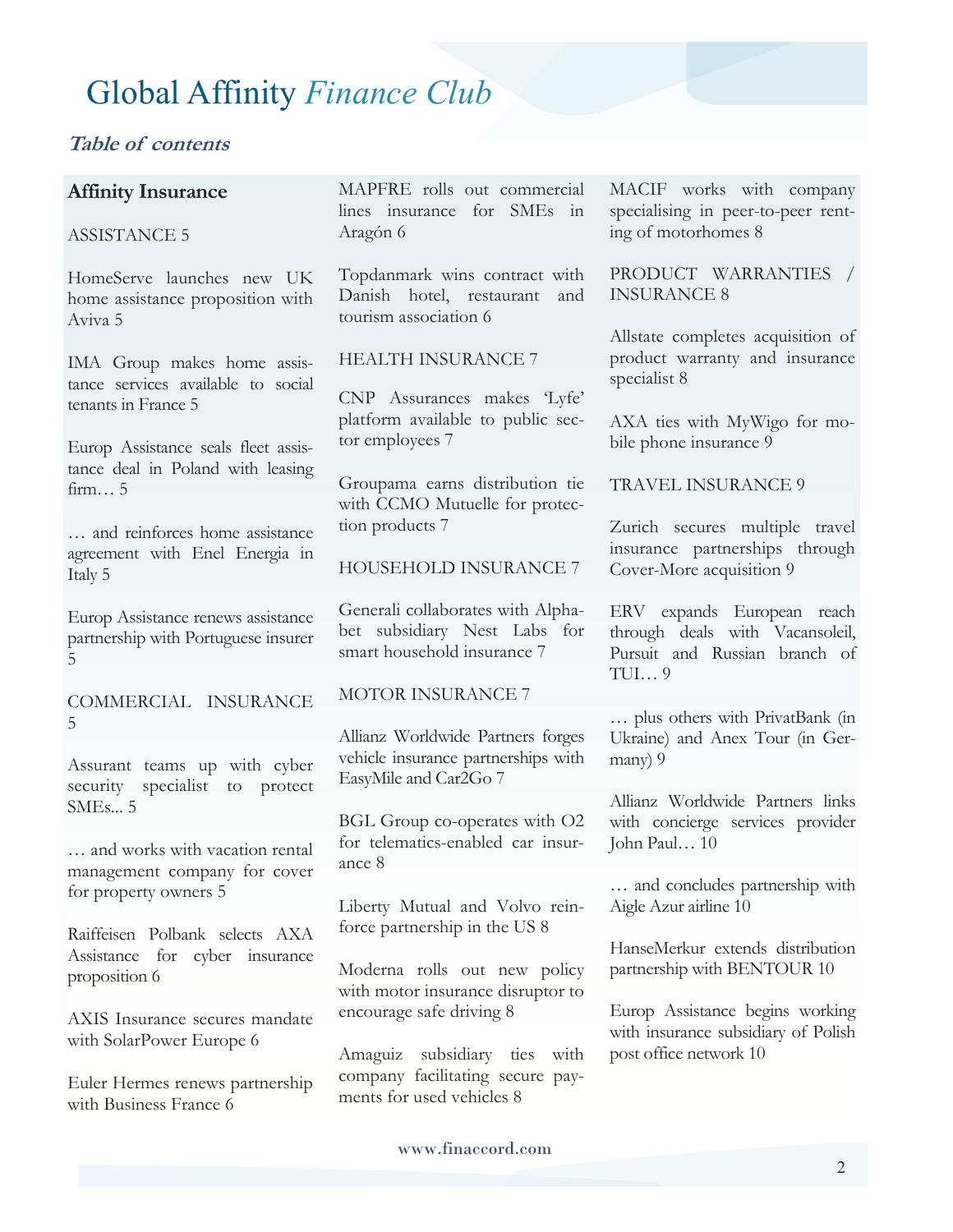#### **Bancassurance**

#### GENERAL 10

AXA and MicroEnsure collaborate to sell insurance through Airtel Payments Bank 10

Generali re-emphasises strategic partnership with 3-Banken-Gruppe 10

#### **Affinity Banking**

#### AUTOMOTIVE FINANCE 11

Banque PSA Finance and BNP Paribas join forces to buy GM's European captive finance business 11

BMW Financial Services explores partnerships with three UKbased 'fintech' start-ups 11

Crédit Agricole Consumer Finance works with moped brand for on-the-spot finance in France 11

ALD embarks rolls out vehicle leasing initiatives with BlaBlaCar and Crédit du Nord 11

#### CO-BRANDED CARDS 12

Synchrony Financial links with Cathay Pacific for airline cobranded card targeted at US travellers 12

Sberbank rolls out enhanced Visa card with Aeroflot in Russia 12

ICBC launches new co-branded card program with Chinese online travel firm Tuniu 12

BNP Paribas Personal Finance introduces new co-branded card with Opel in France 12

Fiditalia unveils payment card with Italian insurance brand 12

Orient Corporation creates prepaid card targeting Japanese students in further education… 13

… and forges new card and payment partnerships with Cainz, Keisei and Kitamura 13

COMMERCIAL BANKING 13

Crédit Agricole develops banking and insurance package for young farmers' association 13

Banque Populaire pledges to support start-up companies through BGE link 13

MasterCard works with CFIB to reduce card payment charges of Canadian SMEs 13

#### CONSUMER FINANCE 13

CareCredit cardholders gain ability to fund out-of-pocket expenses at NextCare clinics 13

MOBILE / ONLINE PAY-MENTS 14

MasterCard seeks to enhance international usage of Masterpass through deals with multiple partners… 14

… and creates strategic partnership with Unilever to benefit SMEs in emerging markets 14

PayPal seeks to expand usage in US and Singapore through ties with Discover and Visa 14

Wirecard broadens usage of Alipay in Germany and Greece through two new deals… 15

… and concludes several agreements to launch mobile wallet solution 'boon' 15

PrestaShop and TransferTo link with Wirecard to facilitate remote payment services 15

Ant Financial makes investment in Kakao Talk's mobile financial services subsidiary… 15

… and co-operates with Ayala Corporation and Mynt to improve payment services in the Philippines 15

Samsung Pay is introduced as a payment option by banks in Australia and Sweden 16

PAYMENT CARD ISSUANCE AND ACCEPTANCE 16

JCB works with Kazkommertsbank to expand card acceptance in Kazakhstan 16

MasterCard distributes multicurrency prepaid card through Canada Post 16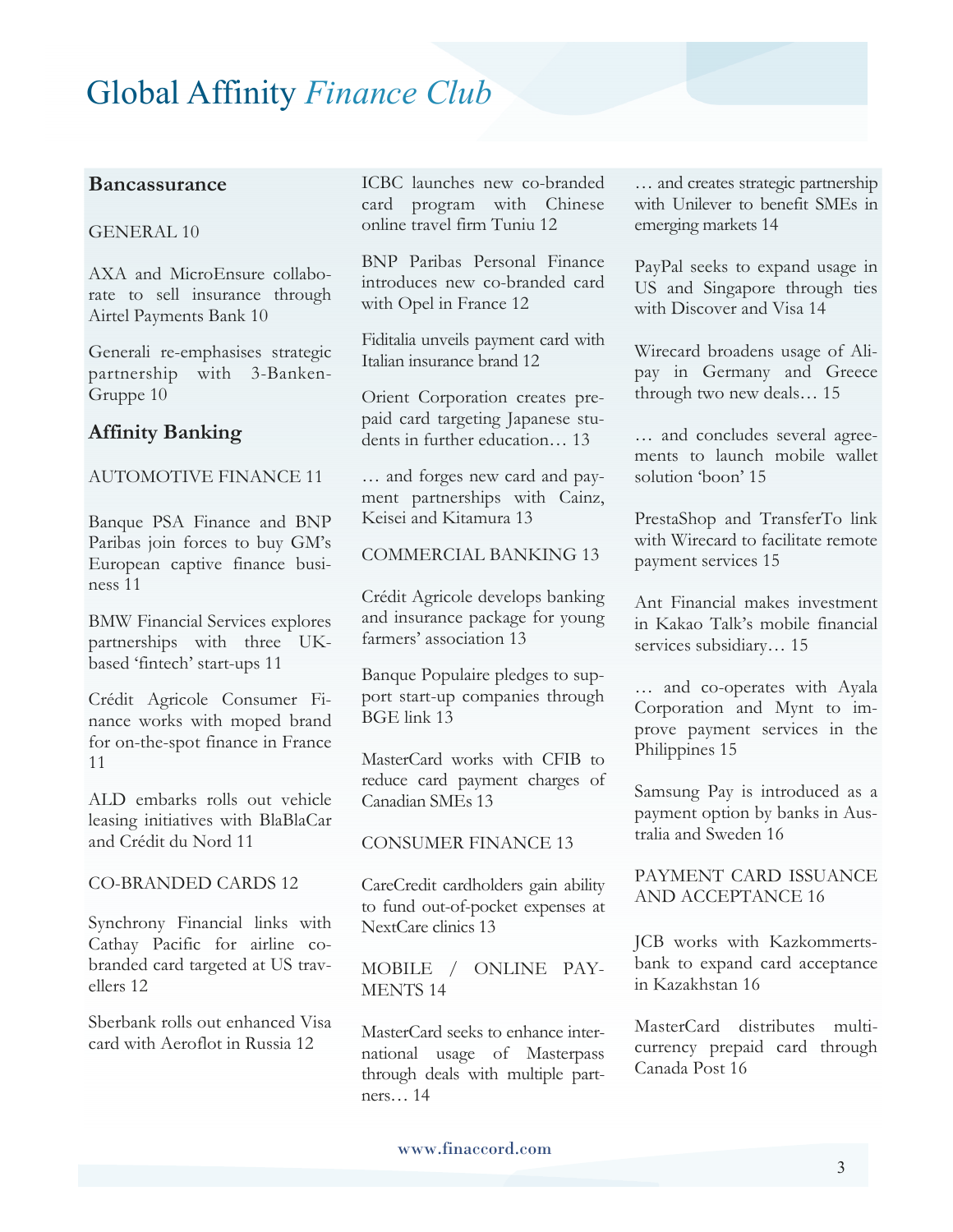#### **Table of contents**

RETAILER CARDS AND FI-NANCE 16

Klarna works with Shopify to provide finance to online merchants across multiple countries… 16

… and links with both GhostBed and Radial in the US 16

Synchrony Financial renews consumer finance schemes with Midas and Belk 17

Crédit Agricole Consumer Finance develops fee-free retailer card for Fnac 17

#### GENERAL 17

BNP Paribas set to invest in account service available from 'buraliste' network 17

#### **Finaccord country reports**

Finaccord publishes a variety of reports about the following countries: Australia; Austria; Belgium; Brazil; Canada; Chile; China; Colombia; France; Germany; India; Indonesia; Italy; Japan; Malaysia; Mexico; Netherlands; Peru; Poland; Romania; Russia; South Africa; Spain; Switzerland; Turkey; the UK; and the US.

Alternatively, to see our full list of reports organised by country, with more than 60 countries covered in total, please visit the search-by-country page of our website at www.finaccord.com/

search-by-country.htm.

#### **Finaccord's latest published reports and data products include:**

Accident and Health Insurance in Belgium Accident and Health Insurance in Europe Accident and Health Insurance in Germany Accident and Health Insurance in Ireland Accident and Health Insurance in the Netherlands Accident and Health Insurance in Spain Bancassurance in Africa and the Middle East: Product and Partnership Strategies of the Region's Top 120 Retail Banking Groups Bancassurance in the Americas: Product and Partnership Strategies of the Region's Top 120 Retail Banking Groups Commercial Non-Life Insurance in Australia: Size, Segmentation and Forecast to 2020 Commercial Non-Life Insurance in Brazil: Size, Segmentation and Forecast to 2020 Commercial Non-Life Insurance in Canada: Size, Segmentation and Forecast to 2020 Commercial Non-Life Insurance in China: Size, Segmentation and Forecast to 2020 Commercial Non-Life Insurance in France: Size, Segmentation and Forecast to 2020 Commercial Non-Life Insurance in the USA: Size, Segmentation and Forecast to 2020

Consumer Automotive Financial Services in China Fleet Insurance and Assistance in Belgium Fleet Insurance and Assistance in Europe Fleet Insurance and Assistance in Poland Fleet Insurance and Assistance in the UK Global Accident and Health Insurance: Size, Segmentation and Forecast for the Worldwide Market Global Business and Corporate Travel Insurance and Assistance: A Worldwide Review Global Commercial Non-Life Insurance: Size, Segmentation and Forecast for the Worldwide Market Insurance and Assistance linked to Payment Cards and Bank Accounts in Europe Insurance and Assistance linked to Payment Cards and Bank Accounts in France Insurance and Assistance linked to Payment Cards and Bank Accounts in Italy Insurance and Assistance linked to Payment Cards and Bank Accounts in Poland Insurance and Assistance linked to Payment Cards and Bank Accounts in Portugal Insurance and Assistance linked to Payment Cards and Bank Accounts in Russia Insurance and Assistance linked to Payment Cards and Bank Accounts in Turkey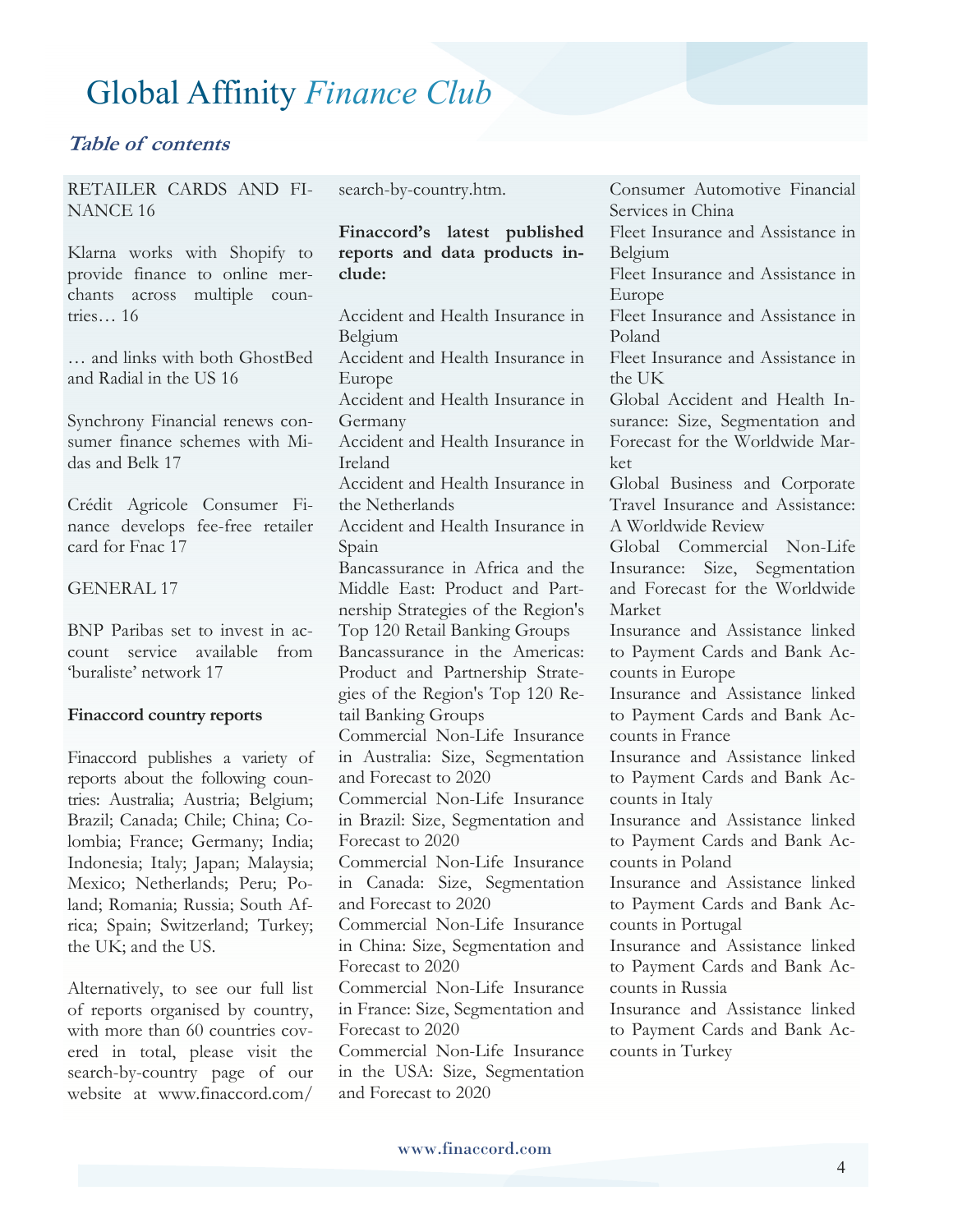

#### **Affinity Insurance News**

#### **ASSISTANCE**

#### **HomeServe launches new UK home assistance proposition with Aviva**

In the UK, HomeServe has announced a new agreement with Aviva to provide home assistance cover for the latter's customers. Branded as 'Aviva Response', this has been developed to support Aviva's household insurance customers in the event of problems around the home, including gas boiler breakdowns, plumbing issues and electrical wiring emergencies.

#### **IMA Group makes home assistance services available to social tenants in France**

In France, and in the same field, Inter Mutuelles Assistance (IMA) has signed an agreement with Immobilière Atlantic Aménagement, a builder and manager of social housing, for the provision of home assistance services to the latter's elderly and / or vulnerable tenants. Accessible in a number of ways, these services are being made available at preferential rates.

#### **Europ Assistance seals fleet assistance deal in Poland with leasing firm…**

In Poland, Europ Assistance has

concluded an agreement with insurance broker Aon and leasing company BZ WBK Leasing for the provision of road assistance services for heavy goods vehicles. The assistance policies are valid in both Poland and the rest of Europe, and cover vehicles weighing between 3.5 and 44 tonnes. BZ WBL Leasing reported that it entered into leasing contracts worth nearly PLN 375 million for heavy goods vehicles in 2016, 30% higher than in the previous year.

#### **… and reinforces home assistance agreement with Enel Energia in Italy**

In Italy, Europ Assistance has added to its existing home assistance partnership with energy company Enel Energia with the launch of its 'Enel Tutto OK' proposition. This provides the customers of Enel Energia with access to the home assistance network of Europ Assistance for general maintenance and services as well as a home assistance policy covering domestic emergencies.

#### **Europ Assistance renews assistance partnership with Portuguese insurer**

In addition, in Portugal, Europ Assistance has renewed its contract with NSeguros, an insurance brand belonging ultimately to the Montepio banking group, for the provision of road, health and pet assistance services.

#### COMMERCIAL INSURANCE

**\_\_\_\_\_\_\_\_\_\_\_\_\_\_\_\_\_\_\_\_\_\_\_\_\_\_**

#### **Assurant teams up with cyber security specialist to protect SMEs...**

In the US, Assurant has linked up with cyber security specialist SnoopWall to further protect SMEs from data breaches and cyber attacks. SnoopWall's 'NetSHIELD' breach prevention products offer SMEs a range of benefits including network access control technology and options to manage and quarantine internal threats. The additional insurance-based protection from Assurant aims to help these businesses to recover quickly in the event of a breach or attack. Potential benefits include cover for costs arising from fines and regulatory penalties as well as those linked to restoration and general liability, up to a limit of USD 250,000.

#### **… and works with vacation rental management company for cover for property owners**

In a further deal involving Assurant in the US, the company has announced that it is working with Vacasa, the second-largest vacation rental management company in the country, to provide liability and property cover for the latter's property owners. In particular, the insurer's pro-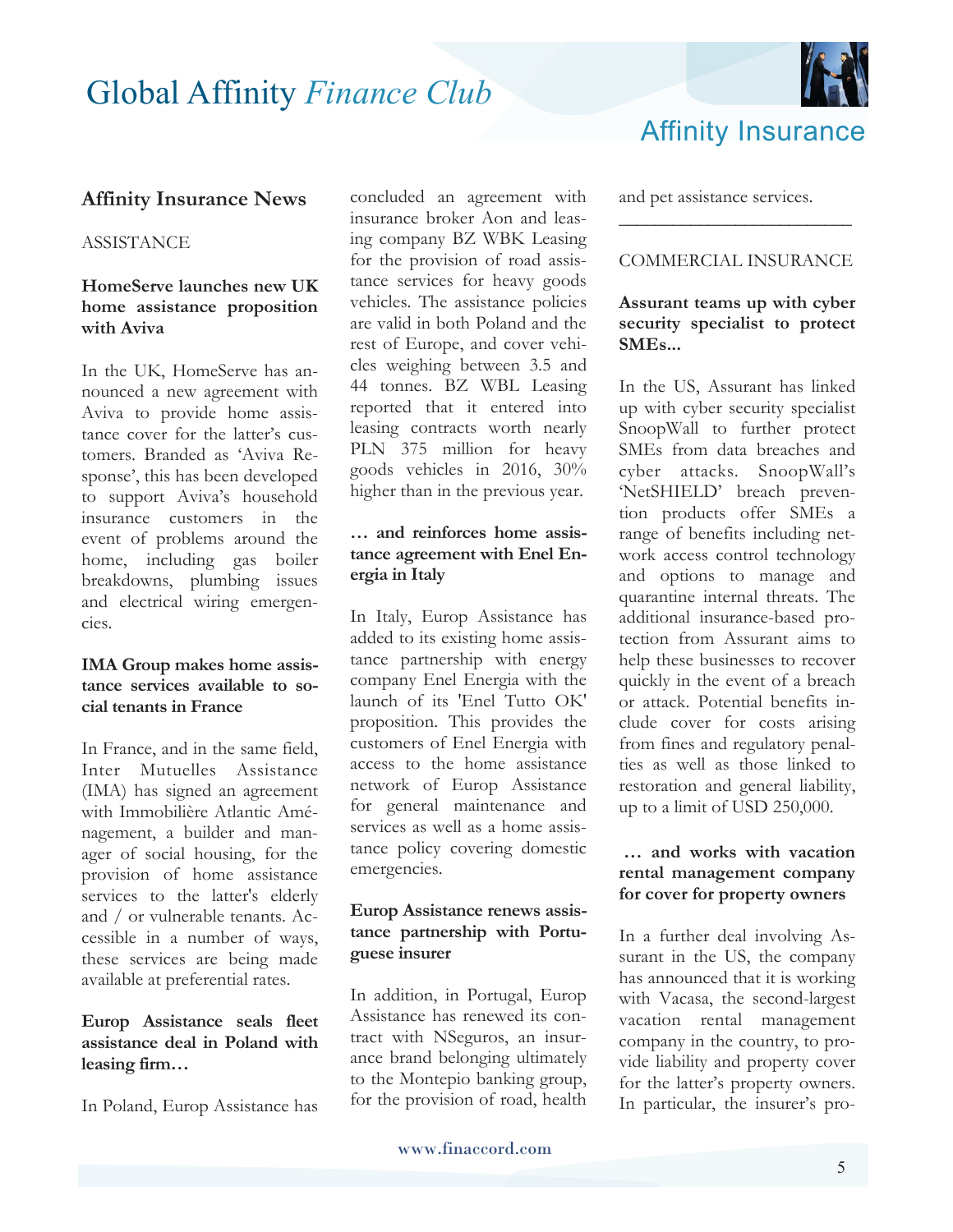

gram focused on properties that are rented out for short-term holidays, will be made available by more than 4,600 property owners that have signed up to the Vacasa network, offering up to USD 1 million in liability cover and up to USD 10,000 in contents cover. Property owners can pay for both types of cover out of their rental income. Assurant's partnership with Vacasa has come about as the company seeks to roll out insurance programs that target entities active in the sharing economy.

#### **Raiffeisen Polbank selects AXA Assistance for cyber insurance proposition**

In another partnership focused on cyber risks, this time in Poland, AXA Assistance has established a link with Raiffeisen Polbank to provide a form of cyber insurance to the bank's customers. This insurance covers online theft of cash, failure to deliver goods ordered, identity theft and loss of reputation online, and also includes assistance in the event of data loss.

#### **AXIS Insurance secures mandate with SolarPower Europe**

AXIS Insurance has been named as the official insurance partner of SolarPower Europe, a member-based association representing organisations that are active across the solar energy value chain. As part of the arrangement, AXIS Insurance will provide expertise and support to both SolarPower Europe and its members to help them to better understand and manage insurance risks across the solar energy industry.

#### **Euler Hermes renews partnership with Business France**

Meanwhile, in France, trade credit insurance specialist Euler Hermes and Business France, an agency that is responsible for helping French businesses to develop internationally, have announced the renewal and extension of a partnership, originally signed in 2013, that aims to pool their expertise on behalf of French companies seeking to trade overseas. To simplify company export procedures, address commercial risk challenges and maximise the chances of international success, the partnership is focusing on two main areas, namely a dedicated collection service and the promotion of the international support services of Euler Hermes and Business France.

According to the most recent Euler Hermes export barometer, the risk of non-payment on trade receivables is the main impediment to exporting, with over a half of companies surveyed concerned that customers will not be able to meet their commitments. Moreover, SMEs, who often face the challenge of



delayed payments and tight cash flow, need access to tools that help them to focus on solid business partnerships and that defend their interests. On behalf of the members of Business France, Euler Hermes offers credit risk data and initiates collection proceedings appropriate to the target country, applicable legislation and transactions executed.

#### **MAPFRE rolls out commercial lines insurance for SMEs in Aragón**

In Spain, MAPFRE has entered into an agreement with the Aragón branch of CEPYME (the Confederación Española de la Pequeña y Mediana Empresa), a trade association for small and medium-sized businesses. By means of this link, MAPFRE will be able to promote its 'Empresas 360º' service to the members of the association. This aims to assist companies by providing them with a comprehensive view of the risks that they face and suggestions with regards to how they can be managed and reduced, including through insurance solutions.

#### **Topdanmark wins contract with Danish hotel, restaurant and tourism association**

In Denmark, Topdanmark and HORESTA, the country's trade association for the hotel, restaurant and tourism sector, have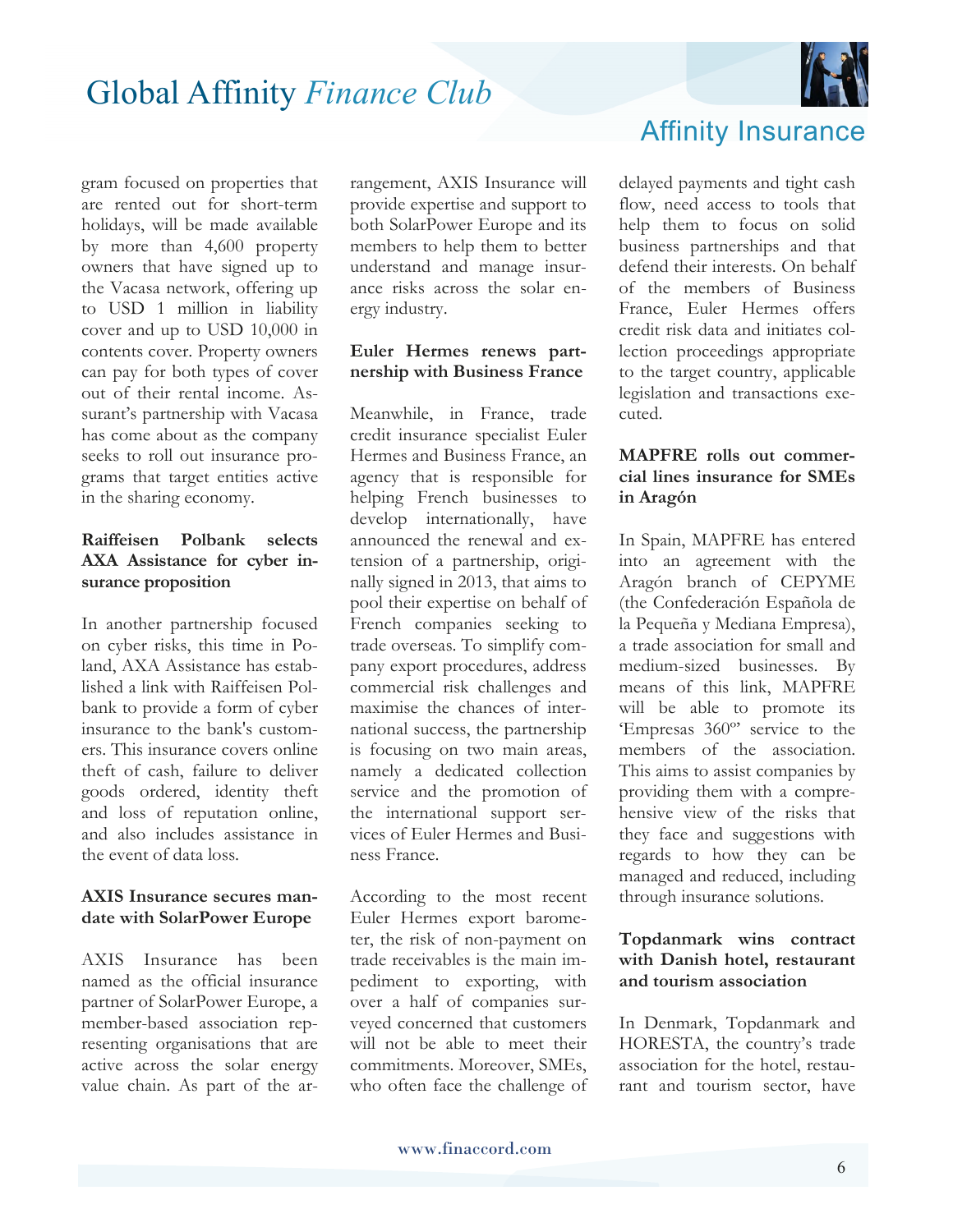

entered into a new agreement. Specifically, the insurer will provide HORESTA's members with insurance advice and services. This long-term deal with Topdanmark replaces a previous agreement that HORESTA had with Tryg and broker Willis.

**\_\_\_\_\_\_\_\_\_\_\_\_\_\_\_\_\_\_\_\_\_\_\_\_\_\_**

#### HEALTH INSURANCE

#### **CNP Assurances makes 'Lyfe' platform available to public sector employees**

In France, CNP Assurances has announced that its digital services platform 'Lyfe' is now available to civil servants and local authority employees through Préfon and Mutuelle Nationale Territoriale (MNT), the respective professional associations for these workers. Launched in 2015 by CNP Assurances by means of both a web platform and a phone service, 'Lyfe' offers a range of products and services such as online health advice, medical appointments, personalised check-ups and information concerning numerous issues relating to ageing.

#### **Groupama earns distribution tie with CCMO Mutuelle for protection products**

Also in France, Groupama and CCMO Mutuelle, a mutual specialising in healthcare and protection products, have signed a partnership that aims to expand

the latter's product range. In particular, the two groups will share their expertise and collaborate in several areas enabling CCMO Mutuelle to expand its range of services, especially in relation to protection products. The agreement is starting off with 'GAV' accident insurance and long-term care policies, and is then likely to extend to other types of cover.

#### HOUSEHOLD INSURANCE

**\_\_\_\_\_\_\_\_\_\_\_\_\_\_\_\_\_\_\_\_\_\_\_\_\_\_**

#### **Generali collaborates with Alphabet subsidiary Nest Labs for smart household insurance**

Generali has announced that it will begin offering household insurance with smart home technology provided by Nest Labs, a company whose parent is Alphabet, the ultimate owner of Google. By means of the relationship with Nest Labs, the household insurance customers of Generali are able to reduce the chance of harm to their family or home. In fact, the company's 'Nest Protect' proposition detects both smoke and carbon monoxide and sends alerts to customers' phones. The partnership will be rolled out first in Germany, where Generali has aimed to create a compelling offer for the customers of CosmosDirekt, one of the leading direct insurers in the country.

#### MOTOR INSURANCE

#### **Allianz Worldwide Partners forges vehicle insurance partnerships with EasyMile and Car2Go**

**\_\_\_\_\_\_\_\_\_\_\_\_\_\_\_\_\_\_\_\_\_\_\_\_\_\_**

Affinity Insurance

Allianz Worldwide Partners (AWP) has unveiled an agreement to insure the projects of driverless vehicle technology company EasyMile. Through this arrangement, AWP will provide third-party liability and motor own damage insurance cover for EasyMile's range of 'EZ10' driverless electric vehicles. The partnership, which will be rolled out internationally, has commenced already in Germany, Norway and the US.

In addition, AWP has also entered into an arrangement with international car club brand Car2Go whereby it will provide third-party liability cover to its partner's customers. This cover has been adapted in line with the pricing structure used by Car2Go which charges on a per minute basis. The arrangement has launched already in Austria, Germany, Italy, the Netherlands and Spain (covering around 7,400 vehicles in total), and negotiations are underway to expand it to other markets. Car2Go reported at the time of the deal that it had a total of around 1.25 million customers across 14 European markets.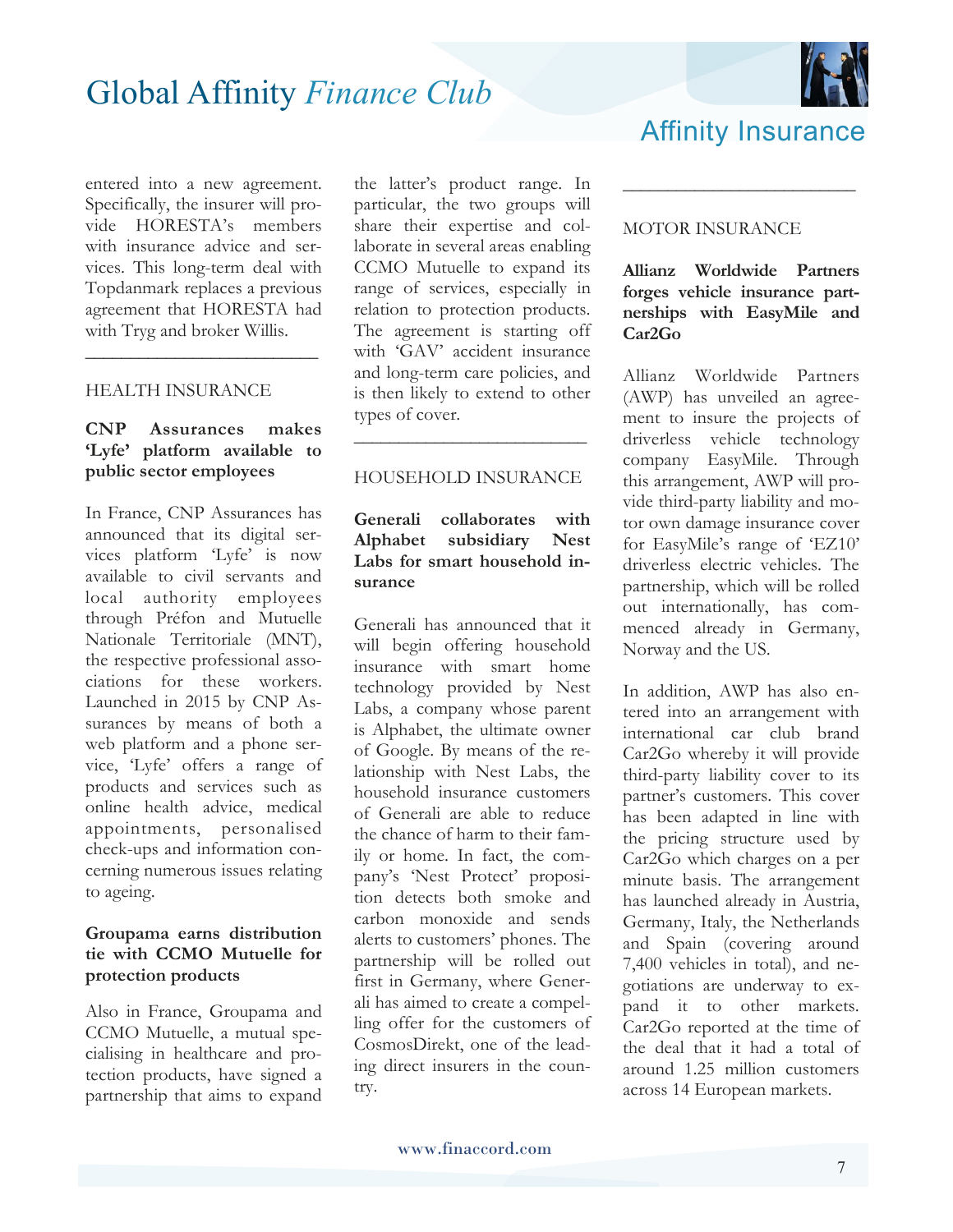

#### **BGL Group co-operates with O2 for telematics-enabled car insurance**

In the UK, Junction (the partnership division of BGL Group) has launched a new telematicsenabled feature to its car insurance product developed jointly with mobile network operator O2. Called 'O2 Drive – Box on Board', the product is targeted at younger drivers and combines the use of a telematics box with the 'O2 Drive' app to give hints and tips to help improve driving techniques. While the policy is available to all-comers, those who are already customers of O2 may receive more advantageous quotes.

#### **Liberty Mutual and Volvo reinforce partnership in the US**

In the US, Liberty Mutual and Volvo have begun collaborating with the aim of providing savings on insurance for customers with advanced safety features in their cars. Specifically, it is intended that Liberty Mutual's customers who drive a Volvo will benefit from discounts on their premiums through the insurer's new 'TechSafety' program. Liberty Mutual and Volvo have worked together in the US since 2010 for an affinity vehicle insurance program.

**Moderna rolls out new policy with motor insurance disruptor to encourage safe driving** 

In Sweden, and in partnership with Greater Than (a technology-based disuptor in motor insurance), Moderna Försäkringar has launched a motor insurance product that is completely adapted to the driving patterns and mileage of individual customers. The policy is based on car type, distance driven and driving behaviour, and its price is completely independent of traditional factors such as age and the length of time for which the individual has held a driving license.

Using Greater Than's 'Enerfy' system for real-time measurement of driving performance, the insurer is able to offer instant information to drivers concerning their insurance premium, which is linked to the distance that they drive as well as driving behaviour. Ultimately, the aim is to reward drivers for driving safely by automatically lowering their insurance premium.

#### **Amaguiz subsidiary ties with company facilitating secure payments for used vehicles**

In France, Amaguiz (a subsidiary of Groupama) has agreed to work with PayCar, a start-up offering an innovative and secure means for paying for used

### Affinity Insurance

vehicles. After online registration, buyers credit their PayCar account with a bank transfer. Then, on the day that they acquire their used vehicle, buyers send the funds to the sellers who see their PayCar account credited in real time. Meanwhile, Amaguiz provides motor insurance free of charge for one month for testing and technical inspection. The customers of Amaguiz can also benefit from a reduction in their excess of up to 50%. In addition, Paycar's customers can also benefit from a month of free home insurance from Amaguiz.

#### **MACIF works with company specialising in peer-to-peer renting of motorhomes**

Also in France, MACIF has been selected as its exclusive partner by Campanda.fr, a company specialising in peer-to-peer renting of motorhomes. Specifically, the mutual insurer is providing customers of Campanda.fr with both insurance and assistance services with no additional administration required.

#### PRODUCT WARRANTIES / INSURANCE

**\_\_\_\_\_\_\_\_\_\_\_\_\_\_\_\_\_\_\_\_\_\_\_\_\_\_**

**Allstate completes acquisition of product warranty and insurance specialist** 

US-based insurer Allstate has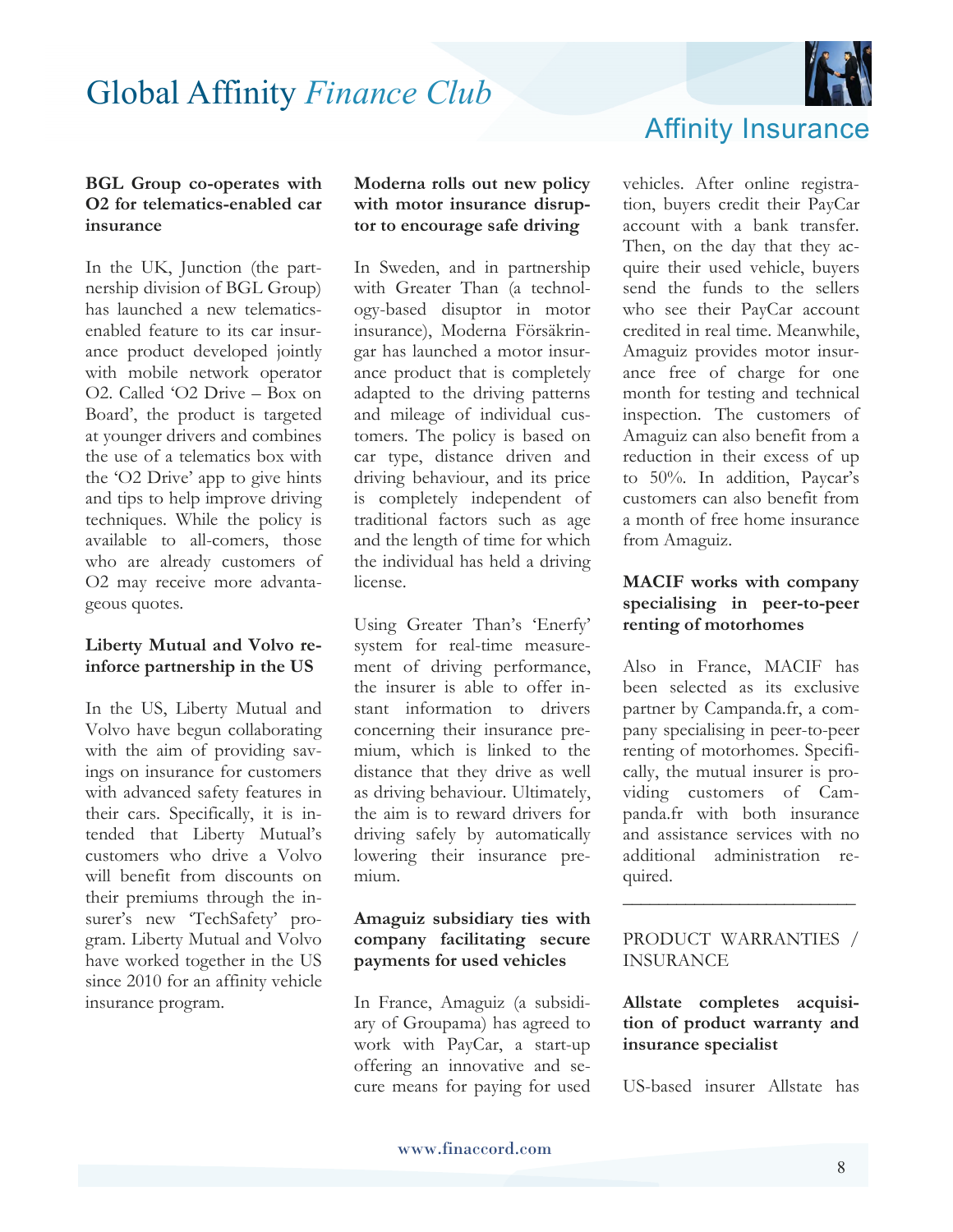

completed its acquisition of SquareTrade, a leading provider of product warranties and related insurance that distributes its products through numerous affinity partners, including major US retailers. Allstate has carried out the acquisition in order to diversify its product offering into a new area.

#### **AXA ties with MyWigo for mobile phone insurance**

In Spain, smartphone brand My-Wigo has entered into an agreement with AXA for mobile phone insurance. This insurance is being made available to all users who purchase 'City 3', 'Halley 2', 'Magnum 2' or '2 PRO' handsets either at My-Wigo stores or on its official website. The insurance, which covers accidental damage and whose price starts from EUR 23 per year, must be acquired at the same time as the purchase of the handset and is in addition to the automatic two-year warranty.

#### TRAVEL INSURANCE

#### **Zurich secures multiple travel insurance partnerships through Cover-More acquisition**

**\_\_\_\_\_\_\_\_\_\_\_\_\_\_\_\_\_\_\_\_\_\_\_\_\_\_**

Zurich has announced that it has completed its acquisition of the Cover-More Group, a specialist provider of travel insurance and assistance services with a market-leading position in Australia and New Zealand, and a growing presence in other countries, such as India and the US. Specifically, Zurich has acquired 100% of the issued share capital of Cover-More on terms that place a valuation on it of around USD 565 million, and it hopes that the purchase will help it to fulfil its aim to become one of the top three travel insurance providers in the world. It seeks to benefit from Cover-More's many distribution relationships with partners in the travel and financial sectors.

#### **ERV expands European reach through deals with Vacansoleil, Pursuit and Russian branch of TUI…**

Across Europe, Germany-based travel insurance specialist ERV has continued to grow its distribution network by creating or enhancing relationships with a number of partners.

First, it has inked an agreement with holiday company Vacansoleil that will make travel insurance available to the latter's customers in Belgium, Denmark, France, Germany, Hungary, Italy, the Netherlands and Poland. This centralised initiative follows Vacansoleil's previous arrangement with the ETI (European Travel Insurance) Group (of which ERV is part) whereby insurance for customers in each country was being

### Affinity Insurance

provided by the local member of ETI Group for that country.

By means of a similar agreement, ERV has started offering travel insurance through 'Pursuit', a travel booking and management platform operated by Travel Loop, a travel booking technology company. This arrangement allows travel agents and others using the platform to select from a range of ERV's insurance products, including both single-trip and annual policies, as part of the booking process, with specialist business travel insurance also planned.

Furthermore, ERV has also signed a travel insurance agreement with the Russian branch of international travel company TUI. TUI began operating in Russia in 2009 and reported at the time of the deal that it was serving over 200,000 Russian customers each year through more than 300 travel agencies (including franchises). The arrangement includes comprehensive travel insurance policies for Russians travelling abroad through TUI as well as policies aimed at tourists travelling to Russia from other countries.

#### **… plus others with PrivatBank (in Ukraine) and Anex Tour (in Germany)**

In addition, cards issued by Ukraine-based bank PrivatBank will now include annual travel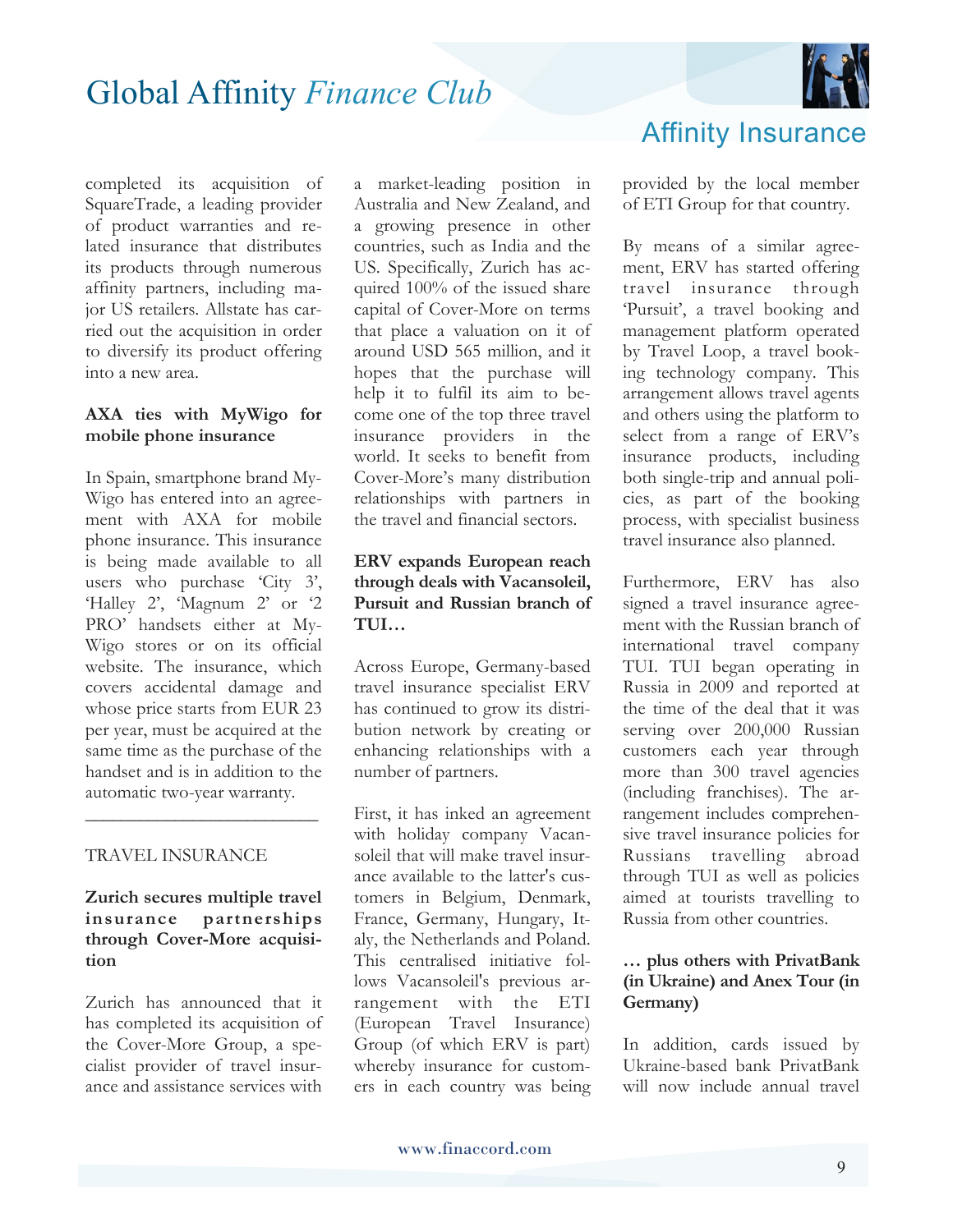

insurance policies underwritten by ERV. This cover varies from basic insurance that aims to satisfy minimum visa and foreign travel requirements to comprehensive coverage extending to family members as well as individual cardholders. Finally, ERV has also announced that it has been appointed as the travel insurer for the German business of Anex Tour, a tour operator. This agreement follows on from ERV's previous partnership with Anex Tour in Russia.

#### **Allianz Worldwide Partners links with concierge services provider John Paul…**

By means of a new agreement established by Allianz Worldwide Partners with concierge services provider John Paul, the latter's customers are receiving complementary travel insurance and assistance services while those of Allianz Worldwide Partners will benefit from concierge and loyalty services, including bespoke holiday planning.

#### **… and concludes partnership with Aigle Azur airline**

In France, Allianz Global Assistance (formerly known as Mondial Assistance and a unit of Allianz Worldwide Partners) has disclosed the signing of a travel insurance contract with airline Aigle Azur. The agreement embraces three cover types, namely travel assistance,

trip cancellation insurance and comprehensive travel insurance, each of which will be offered through the online booking system of Aigle Azur as well as by phone and at airport sales counters.

#### **HanseMerkur extends distribution partnership with BEN-TOUR**

HanseMerkur has extended its partnership with Switzerlandbased tour operator BENTOUR for a further five years. Having first set up this agreement in 2012, HanseMerkur has been insuring BENTOUR's customers in Austria, Germany, Switzerland and, more recently, in the Netherlands. The cover is being underwritten and managed by HanseMerkur's office in Vienna, which reports that it works with over 160 partners in the travel, airline and cruise sectors.

#### **Europ Assistance begins working with insurance subsidiary of Polish post office network**

In a final deal in the travel insurance sector, and as a result of a new agreement with TUW Pocztowe (the insurance subsidiary of Poczta Polska, the Polish post office network), Europ Assistance has begun selling travel insurance policies through post offices in Poland. These policies cover both domestic and international travel and in-

### **Bancassurance**

clude a variety of assistance elements in the event of medical or legal problems, or in case of trip delays.

**\_\_\_\_\_\_\_\_\_\_\_\_\_\_\_\_\_\_\_\_\_\_\_\_\_\_** 

#### **Bancassurance**

#### **GENERAL**

#### **AXA and MicroEnsure collaborate to sell insurance through Airtel Payments Bank**

In India, AXA has forged an agreement with Airtel Payments Bank, a bank launched by mobile network operator, Airtel, with the aim of promoting lowcost protection policies to the bank's customer base who already benefit from a range of mobile financial services including payment and savings products. The first insurance policy to be marketed in this way, developed in conjunction with MicroEnsure, is for personal accident cover of up to INR 100,000 (about EUR 1,300). In India, less than 10% of the population has any kind of insurance and many consumers fall below the poverty line each year as a result of accidents.

#### **Generali re-emphasises strategic partnership with 3- Banken-Gruppe**

In Austria, Generali has disclosed an extension and expansion of its long-standing rela-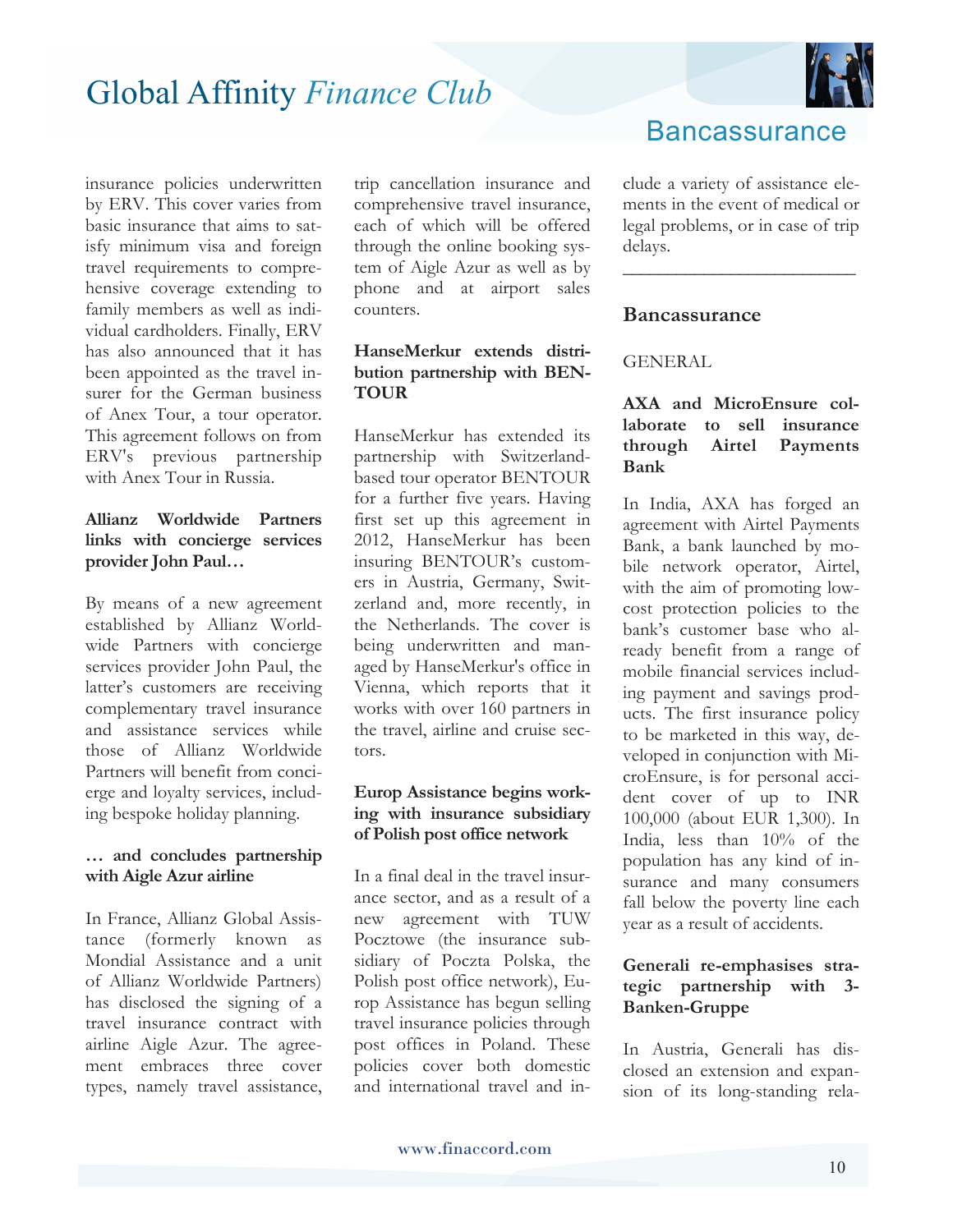

tionship with the 3-Banken-Gruppe. This involves a continuation of its status as the banking group's strategic partner for bancassurance and its role as an intermediary for the 3-Banken-Gruppe in the automotive leasing market. In addition, from 2018 onwards, it is winding down Generali Bank, its own-brand banking unit in Austria.

#### **Affinity Banking**

#### AUTOMOTIVE FINANCE

**\_\_\_\_\_\_\_\_\_\_\_\_\_\_\_\_\_\_\_\_\_\_\_\_\_\_** 

#### **Banque PSA Finance and BNP Paribas join forces to buy GM's European captive finance business**

With an impact across multiple European countries, Banque PSA Finance and BNP Paribas have agreed to jointly acquire the captive finance activities of GM's Opel and Vauxhall vehicle brands, simultaneously entering into a long-term finance partnership with those brands. Specifically, Banque PSA Finance and BNP Paribas Personal Finance will each acquire 50% of the share capital of these captive finance businesses for a total consideration of around EUR 900 million. At the end of 2016, these businesses had outstanding assets of around EUR 9.6 billion.

Separately, PSA Group (the coowner of Banque PSA Finance and manufacturer of Citroën and Peugeot vehicles) has agreed to acquire GM's Opel and Vauxhall brands for a consideration of around EUR 1.9 billion.

#### **BMW Financial Services explores partnerships with three UK-based 'fintech' start-ups**

In the UK, BMW Financial Services has established long-term commercial partnerships for vehicle finance with three 'fintech' start-ups, namely Cazana, Divido and Wrisk. Cazana offers an online vehicle history checking service for aspiring vehicle buyers and the link with BMW Financial Services will focus on the provision of finance for classic and prestige vehicles.

In contrast, Divido is an app that offers a  $0\%$  finance option for drivers facing unexpected repair costs following vehicle servicing. Through its tie with BMW Financial Services, Divido will be piloted across four BMW dealerships. Finally, through the agreement with Wrisk, BMW Financial Services has committed to starting a commercial relationship with the insurance app, when it officially launches in 2018.

### Affinity Banking

#### **Crédit Agricole Consumer Finance works with moped brand for on-the-spot finance in France**

In France, Crédit Agricole Consumer Finance has launched 'Hub Piaggio' as a new financing solution that allows dealers to offer on-the-spot finance to buyers of Piaggio mopeds via a dedicated app that can be used on a tablet or other mobile gadget. Finance agreements organised in this way also include a maintenance service for a period of time.

#### **ALD embarks rolls out vehicle leasing initiatives with BlaBlaCar and Crédit du Nord**

Again in France, ALD Automotive has launched two initiatives for private leasing. First, it has commenced a pilot partnership with BlaBlaCar, one of the world's leading facilitators of ride-sharing services. By means of this, BlaBlaCar's most active members have gained access on favourable terms to a leasing service that incorporates warranty and maintenance services. Secondly, it has begun working with Crédit du Nord (which like ALD Automotive is a subsidiary of Société Générale) to offer the bank's clients a new 'all-in-one' long-term leasing product with a duration of one to six years and with built-in maintenance and other services.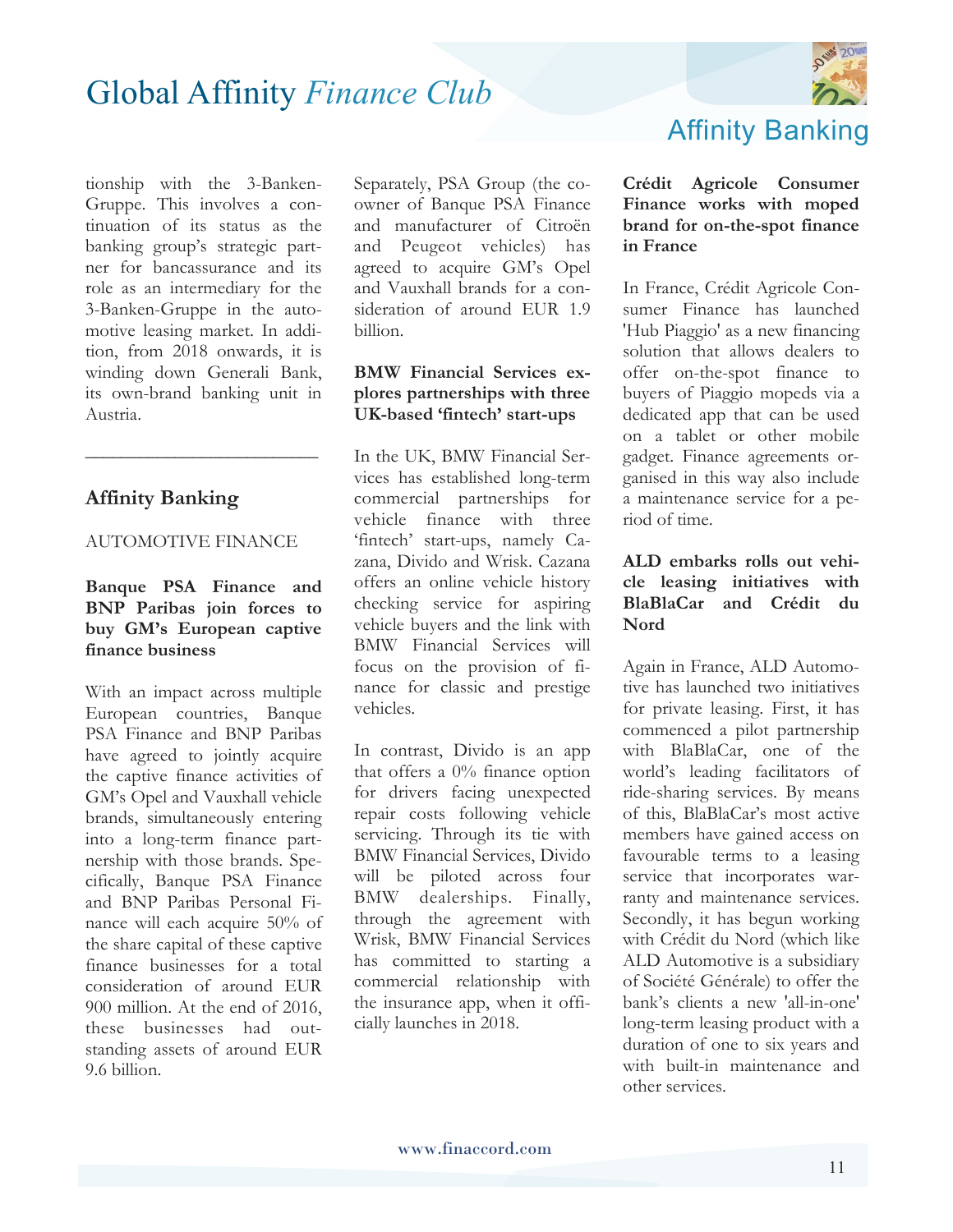

#### CO-BRANDED CARDS

#### **Synchrony Financial links with Cathay Pacific for airline co-branded card targeted at US travellers**

In the US, Synchrony Financial has established a co-branded Visa credit card program in conjunction with Cathay Pacific, an airline based in Hong Kong. Specifically, the program offers US customers a wide range of travel benefits related to flights to 173 destinations across 42 countries including accelerated accumulation of scheme miles, access to bespoke travel packages and discounts on fare prices. Moreover, once a cardholder has acquired 25,000 miles, he or she can enjoy a oneway upgrade from economy to premium economy class, or from premium economy to business class.

Additionally, bonus miles can be redeemed against a variety of purchases including flights, hotel bookings, priority boarding, car rental and gift cards that can be used at US restaurants and stores, as well as perks such as complimentary annual membership at Cathay Pacific's loyalty program, the Marco Polo Club.

#### **Sberbank rolls out enhanced Visa card with Aeroflot in Russia**

Another initiative in the field of airline co-branded cards has

seen Sberbank launch a Visa credit card in Russia in conjunction with Aeroflot. Customers with this card will benefit from an accelerated mileage accumulation program with one scheme mile collected for every 60 roubles of expenditure. Furthermore, 1,000 miles are added automatically when a new card is taken out. Other advantages of the program include access to consultations at any of the 625 'Sberbank Premier' centres across Russia, a separate phone support line and access to medical and legal support while abroad.

#### **ICBC launches new cobranded card program with Chinese online travel firm Tuniu**

In China, ICBC has rolled out a new co-branded credit card in conjunction with Tuniu, an online travel company. The card is available to residents of Nanjing (a city with over 8 million inhabitants). Benefits for cardholders include a 2% discount on all travel products and services available through the Tuniu website, access to travel promotions and cashback of up to more than 20% of the value of certain overseas purchases made using the card.

# Affinity Banking

#### **BNP Paribas Personal Finance introduces new cobranded card with Opel in France**

In a further development in France that is related to the aforementioned change of ownership of GM's captive finance business in Europe, BNP Paribas Personal Finance has introduced a new payment card and loyalty program in association with the Opel brand called 'Exclusiv'Opel'. Available solely via Opel's dealer network or online application, it offers Opel drivers access to a loyalty scheme and enhanced payment solutions for after-sales servicing. According to BNP Paribas Personal Finance, around 29% of French households hold at least one retailer payment card.

#### **Fiditalia unveils payment card with Italian insurance brand**

In Italy, Fiditalia, a consumer finance subsidiary of Société Générale, has entered into an agreement with insurer Amissima Assicurazioni to develop a co-branded credit card that can be used exclusively by the latter's customers to pay their insurance premiums via monthly instalments.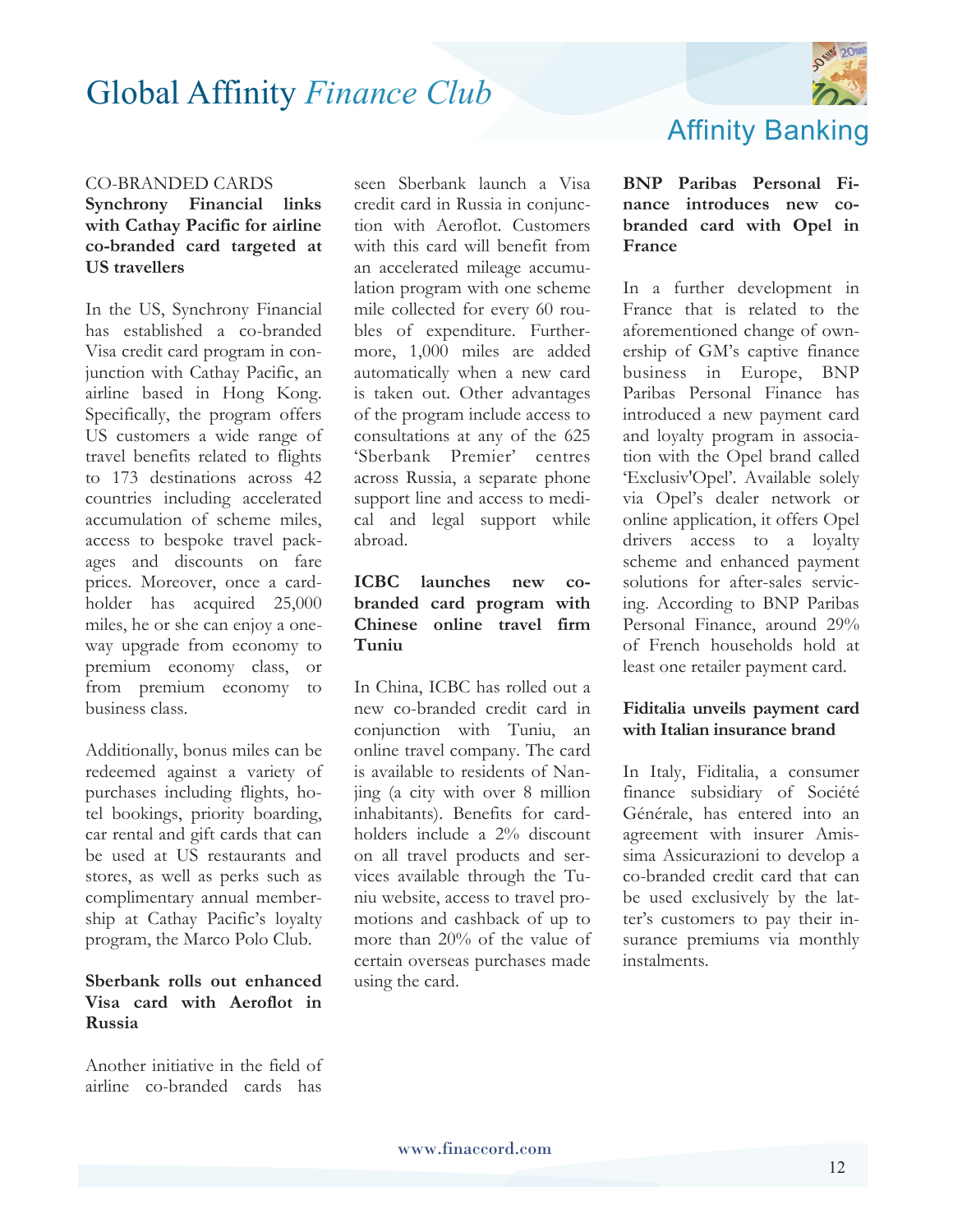

**Orient Corporation creates prepaid card targeting Japanese students in further education…**

In Japan, Orient Corporation has started working with a number of organisations for cobranded card partnerships.

For instance, it is collaborating with Visa to issue the 'Academic Pass' prepaid card targeted at around 800,000 students in further education across the country. At the time of its launch, this program covered 124 universities and provided students with the ability to spend up to JPY 120,000 via the card each month.

#### **… and forges new card and payment partnerships with Cainz, Keisei and Kitamura**

Moreover, co-branded cards with associated loyalty programs have also been rolled out with Cainz (a home improvement retailer) and Keisei Group (a diversified conglomerate that runs the Keisei railway network), with the latter of these allowing commuters to earn points when they buy train tickets.

Furthermore, in a separate development, Orient Corporation has also begun working with Kitamura, a retailer of cameras and other consumer electrical products, to introduce a new

payment solution via Alipay. The service will be launched first at Kitamura's store at Narita Airport in Tokyo.

#### COMMERCIAL BANKING

**\_\_\_\_\_\_\_\_\_\_\_\_\_\_\_\_\_\_\_\_\_\_\_\_\_\_**

**Crédit Agricole develops banking and insurance package for young farmers' association** 

In France, Crédit Agricole and Jeunes Agriculteurs (an association for young farmers) have signed a partnership agreement that sees the bank offering a package of services to the association's members. These include a loan facility with special conditions in the event of unforeseen difficulties, insurance cover for agricultural risks, ecommerce facilities for those wishing to sell online, and remote monitoring of farmland.

#### **Banque Populaire pledges to support start-up companies through BGE link**

Also in France, Banque Populaire and BGE, a national network for helping start-up companies, have signed a partnership agreement to support and finance new enterprises. In the context of this deal, Banque Populaire has stated that it supports more than 35,000 new projects each year.

#### **MasterCard works with CFIB to reduce card payment charges of Canadian SMEs**

In Canada, MasterCard has agreed to work with the Canadian Federation of Independent Business (CFIB) to reduce the cost of card payment acceptance for SMEs belonging to this trade association which has around 109,000 member firms generating combined sales of over CAD 3 billion each year.

#### CONSUMER FINANCE

#### **CareCredit cardholders gain ability to fund out-of-pocket expenses at NextCare clinics**

**\_\_\_\_\_\_\_\_\_\_\_\_\_\_\_\_\_\_\_\_\_\_\_\_\_\_**

Through CareCredit (its health, wellness and personal care credit card network), Synchrony Financial has begun working in the US with NextCare, a provider of occupational medical and urgent care services. The n ew program allows CareCredit's cardholders (who number around 10 million) to use their cards to pay for out-ofpocket expenses at over 130 NextCare clinics located across ten states in the US.

**\_\_\_\_\_\_\_\_\_\_\_\_\_\_\_\_\_\_\_\_\_\_\_\_\_\_**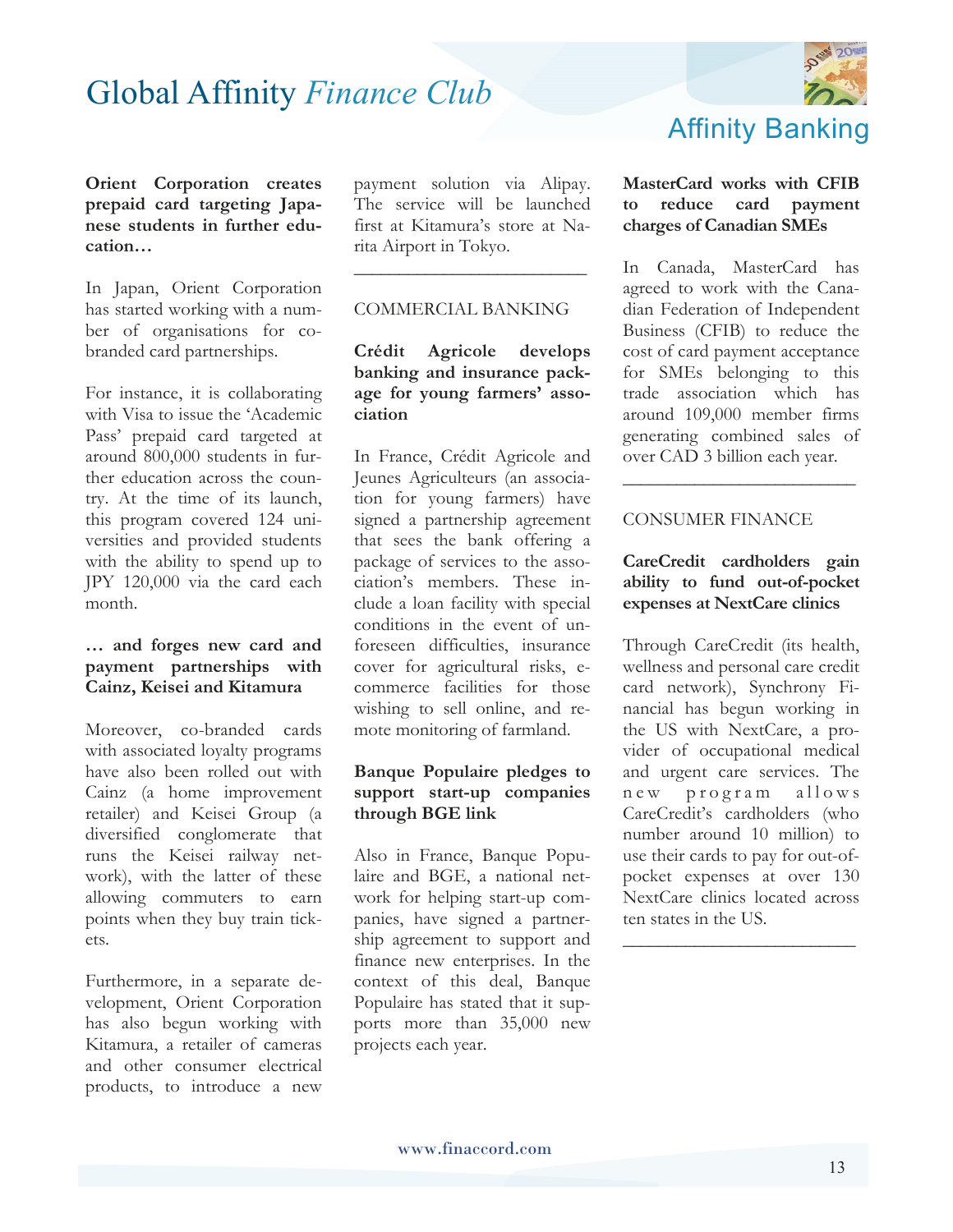

#### MOBILE / ONLINE PAY-**MENTS**

#### **MasterCard seeks to enhance international usage of Masterpass through deals with multiple partners…**

At a worldwide level, Master-Card remains very proactive in working with numerous organisations to expand its reach through various initiatives in digital payments.

First, it has embarked on a number of large-scale expansion strategies to increase the use of its mobile wallet Masterpass. These include making Masterpass available to customers of telecoms group VEON (formerly VimpelCom) so that they can make payments using the VEON platform. VEON has over 235 million customers, including both mobile and broadband subscribers, across 12 countries in Africa, Asia and Europe.

In addition, it has also come to an arrangement with payment solutions company Sage that will enable over 10,000 of the latter's merchants to make use of Masterpass, allowing secure digital payments at the point of sale.

A deal has also been concluded with Getir, an Istanbul-based mobile retail and delivery app, to enable payments using Masterpass. The arrangement means that Getir's customers can make purchases entirely through Facebook Messenger chat with the Getir bot. Moreover, in Italy, MasterCard has launched a partnership with Poste Italiane (the country's post office network) that allows users of the latter's new payment app to choose Masterpass as a payment option. The app, which has reportedly been downloaded by over 4 million individuals, facilitates a variety of payment types.

Lastly, US-based fuel retailer Gulf Oil has agreed to integrate Masterpass into 'Gulf Pay', a new mobile payment app. Using 'Petrozone', a mobile commerce platform operated by P97, the app allows customers to locate the nearest Gulf petrol station and to pay via their mobile device with Masterpass included among the payment options. Trials of the payment app have been announced in both New England and New York.

#### **… and creates strategic partnership with Unilever to benefit SMEs in emerging markets**

Meanwhile, to support its expansion into emerging markets, MasterCard has linked up with consumer products conglomerate Unilever with the aim of improving access to and understanding of finance among SMEs in the developing world. Beginning with a pilot project in Kenya, this partnership means

### Affinity Banking

that Unilever's network of distributors gain access to Master-Card's digital payment and acceptance systems which the two partners believe will help to encourage entrepreneurial activity and increase usage of electronic payments. According to the World Bank, there are between 365 million and 445 million SMEs in the developing world including micro-enterprises.

#### **PayPal seeks to expand usage in US and Singapore through ties with Discover and Visa**

Via new deals with Discover and Visa, PayPal has made it easier for customers to use it in the US and Singapore, respectively. Specifically, in the US, an agreement forged between Pay-Pal and Discover means that the latter's cardholders can now use PayPal to make purchases. In addition, they can also view and use available cashback bonuses for payments made via PayPal.

Meanwhile, in Singapore, PayPal has announced that it will work with Visa to facilitate payments for customers who choose to pay with their Visa cards at retailers that accept PayPal. In particular, customers will be able to easily add their Visa cards to PayPal's system from other banking apps.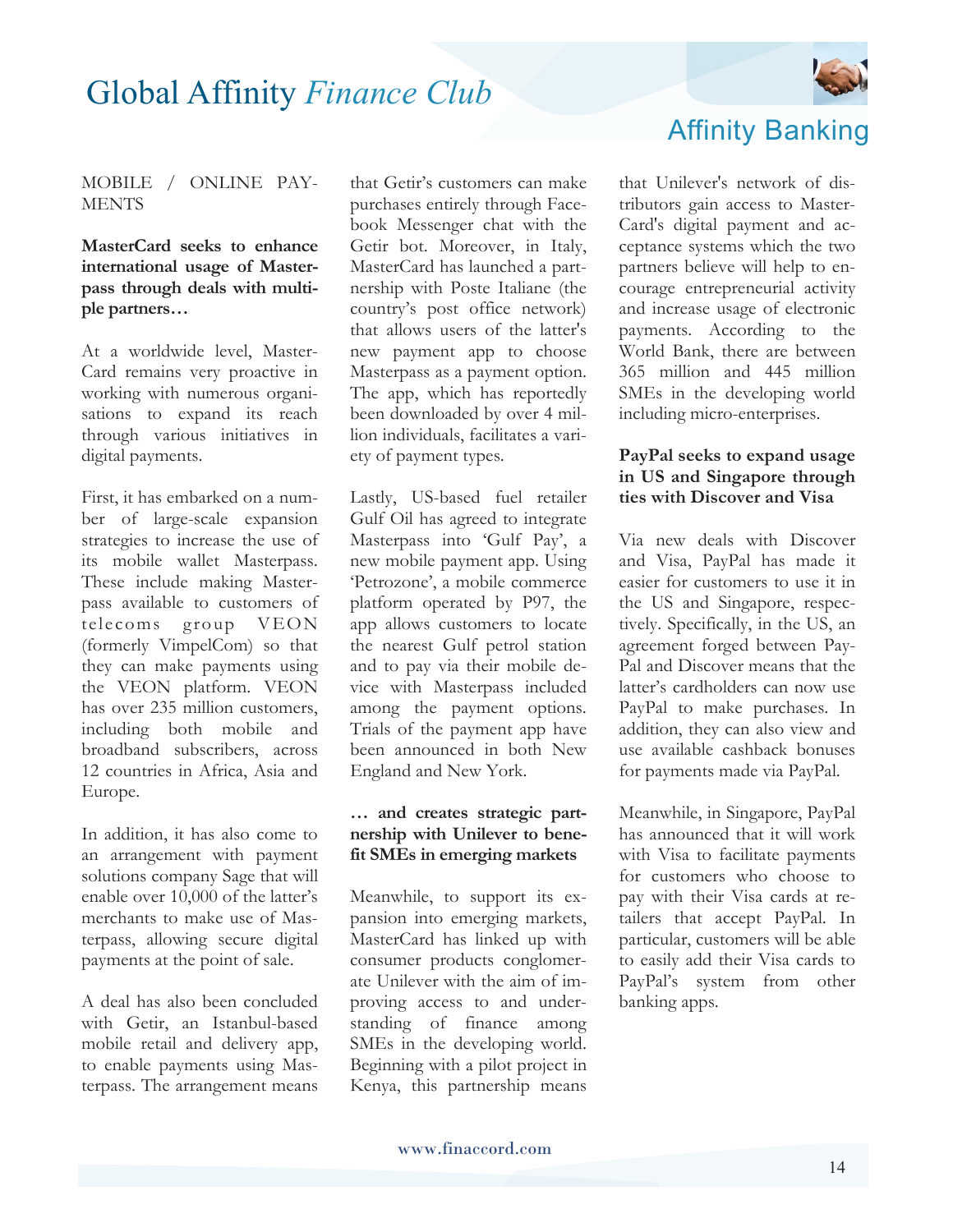

#### **Wirecard broadens usage of Alipay in Germany and Greece through two new deals…**

Across several European countries, Wirecard has concluded a number of agreements to facilitate payment solutions for the customers of its strategic partners.

In Germany, Chinese tourists can now make purchases with online payment provider Alipay at any of around 2,000 stores belonging to health and beauty chain Dirk Rossmann. Wirecard states that this move potentially benefits approximately 2 million Chinese tourists who travel to Germany each year and who spend an average of USD 3,000 per person on shopping alone.

Moreover, by means of an agreement based on a similar rationale with the National Bank of Greece, Wirecard is seeking to make Alipay available at as many locations as possible in Greece. The aim is for Greek merchants operating in important tourist attractions (mostly in Athens and the Greek islands) to be able to offer Alipay as a payment solution for Chinese customers.

#### **… and concludes several agreements to launch mobile wallet solution 'boon'**

Wirecard has also made several

agreements to launch 'boon', its mobile wallet solution, in Austria, France, Germany, Ireland and Switzerland. This mobile wallet allows customers to make payments that are independent of any bank or mobile telecoms operator. Specifically, customers use a prepaid account with a digital MasterCard card issued by Wirecard and they can top these up via wire transfers, or debit or credit cards. Furthermore, France will be the first market in the euro zone in which consumers will be able to use 'boon' along with Apple Pay. In addition, in Austria and Germany, Wirecard is working with bluesource, a payment processing specialist, to make 'boon' available for Android users in both countries.

#### **PrestaShop and TransferTo link with Wirecard to facilitate remote payment services**

Outside of these initiatives, Wirecard has also entered into several agreements to facilitate remote payments. These include deals with PrestaShop, a Francebased provider of e-commerce solutions for over 250,000 online merchants in Europe and the US, and with TransferTo, a cross-border mobile payment network, whereby migrant workers in Europe will be able to make use of a mobile-tomobile remittance service.

### Affinity Banking

**Ant Financial makes investment in Kakao Talk's mobile financial services subsidiary…**

China-based Ant Financial (the owner of Alipay and a subsidiary of Alibaba Group) has announced that it will invest USD 200 million in Kakao Pay, a new mobile financial services subsidiary that is due to be launched by the South Korean mobile messaging platform Kakao Talk. Kakao Pay has already accumulated more than 14 million customers with the platform evolving from basic payment transactions to other mobile financial services including bill payments, remittances and membership management.

By means of the agreement, Ant Financial intends to offer its wide range of digital financial services through Kakao Pay which will simultaneously increase its reach among online and offline merchants by merging Alipay's 34,000 merchants into its system. Among the benefits of the deal are that Chinese visitors to South Korea will be able to use Alipay while in the country.

#### **… and co-operates with Ayala Corporation and Mynt to improve payment services in the Philippines**

Meanwhile in the Philippines, Ant Financial has established a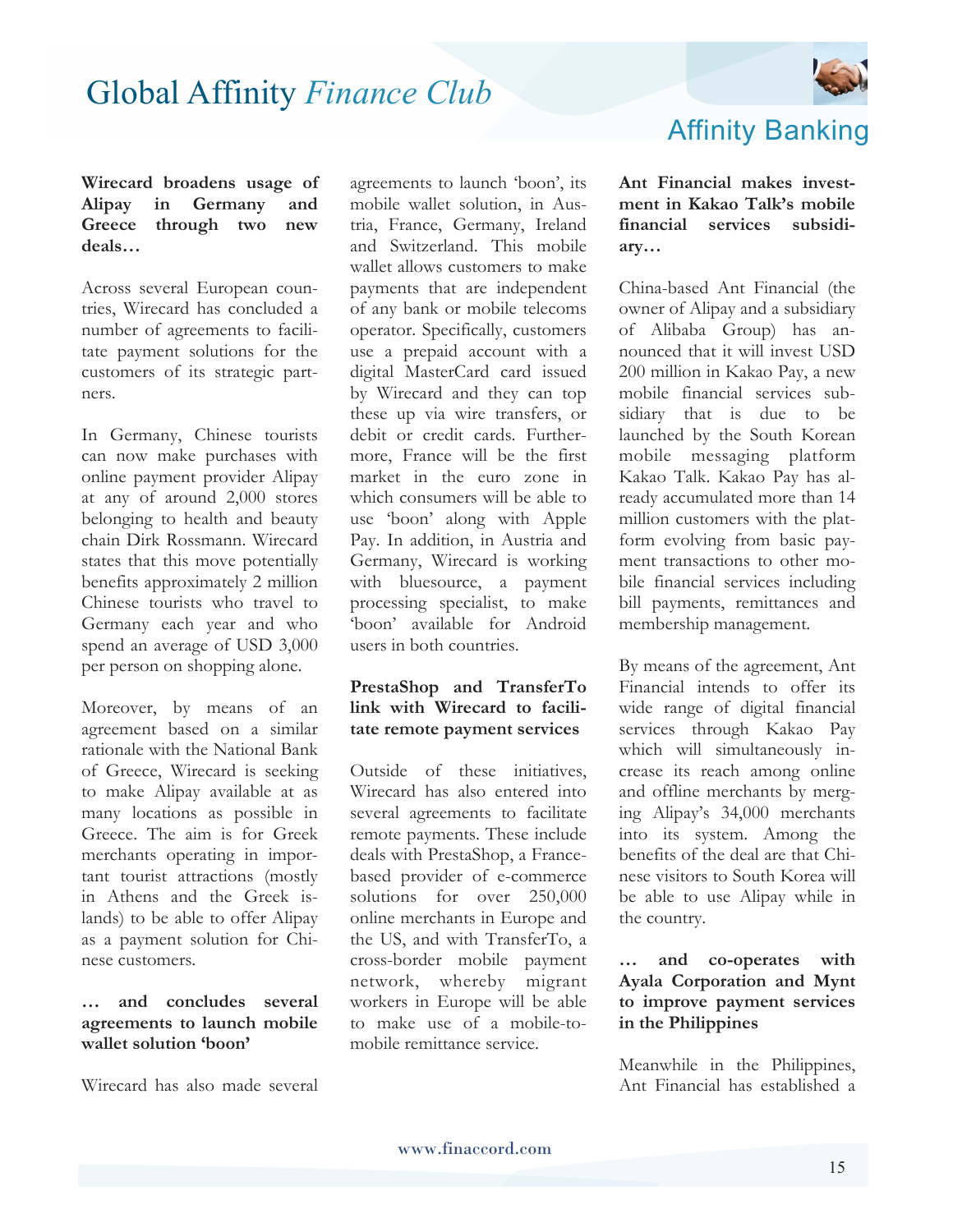

tie with conglomerate Ayala Corporation and Mynt, a wholly-owned subsidiary of telecoms firm Globe Telecom, to accelerate financial inclusion and upgrade payment services in the country. Specifically, Ant Financial and Ayala have agreed to invest in new shares in Mynt with the aim of helping the latter to scale up its mobile wallet proposition and to generally expand its digital financial offering. Mynt's existing services include GCash, a micro-payments service, and Fuse Lending, which offers personal and business loans through alternative data and mobile technology to consumers excluded from the mainstream banking system.

#### **Samsung Pay is introduced as a payment option by banks in Australia and Sweden**

In Australia, Westpac has agreed to begin working with Samsung to offer Samsung Pay, a mobile payment option, to millions of its customers with MasterCard and Visa debit and credit cards. This signifies that Samsung Pay is now available at thousands of retail outlets across Australia. In a similar initiative in Sweden, Samsung Pay has been launched through SEB, one of the country's leading banks. To be able to use Samsung Pay, SEB's customers need both a payment card issued by SEB (or its SEB Kort subsidiary) and a Samsung device.

#### PAYMENT CARD ISSU-ANCE AND ACCEPTANCE

#### **JCB works with Kazkommertsbank to expand card acceptance in Kazakhstan**

With a view to expanding acceptance of its cards in Kazakhstan, Japan-based payments firm JCB has announced that it will work with Kazkommertsbank, one of the country's leading banks. Specifically, Discover Global Network, the payments brand of Discover Financial Services, will enable JCB cards to run on its network to the benefit of all merchants affiliated to Kazkommertsbank.

#### **MasterCard distributes multicurrency prepaid card through Canada Post**

In a separate agreement, Master-Card has started collaborating with Canada Post for 'Cash Passport', a contactless, multicurrency payment card intended for use by travellers. In particular, 'Cash Passport' carries up to seven currencies (CAD, USD, EUR, GBP, JPY, AUD and MXN) and, as a result of the deal, is being distributed through around 2,600 Canada Post outlets.

**\_\_\_\_\_\_\_\_\_\_\_\_\_\_\_\_\_\_\_\_\_\_\_\_\_\_** 

RETAILER CARDS AND FI-**NANCE** 

Affinity Banking

**Klarna works with Shopify to provide finance to online merchants across multiple countries…**

In seven countries in continental Europe plus the UK and the US, small and medium-sized merchants using Shopify, a cloud-based e-commerce platform, are now able to benefit from financing options from Klarna, a provider of online payment and finance facilities. Depending on the country, these options include monthly finance re-payments that can be either fixed or flexible, promotional interest rates and, in European countries, the ability to delay payment for up to 14 days at no extra cost. Thus, merchants are protected from both credit and fraud risks, and are paid in full for all approved purchases.

#### **… and links with both Ghost-Bed and Radial in the US**

In the US only, Klarna is also providing instant financing for customers of GhostBed, an online retailer of mattresses, and Radial, a provider of online payment technology solutions to retailers. Both agreements aim to allow customers to make payments more efficiently.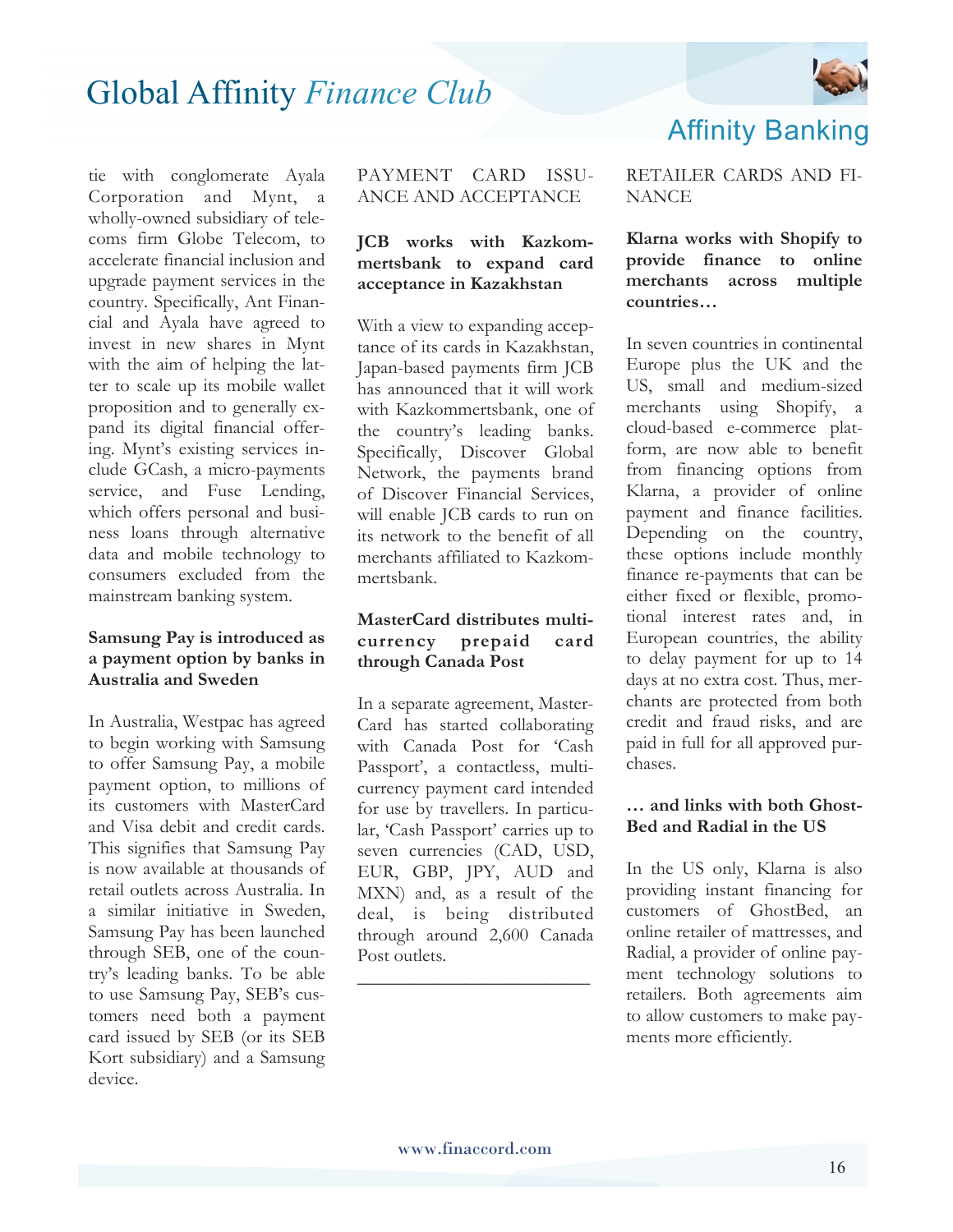#### **Synchrony Financial renews consumer finance schemes with Midas and Belk**

In the US, Synchrony Financial has announced renewals of consumer finance programs with two organisations with which it has worked already for around ten years. These are Midas, an automotive service provider with a network of 1,200 independent franchised locations throughout the country, and Belk, a department store chain operating across 16 states in the south of the US. In particular, the new card product introduced with Midas allows cardholders to take care of both planned and unexpected vehicle maintenance and repair expenses with finance available for purchases of USD 199 or more.

#### **Crédit Agricole Consumer Finance develops fee-free retailer card for Fnac**

In France, Crédit Agricole Consumer Finance (via its Sofinco brand) has launched a new payment card in association with Fnac, a leading retailer of media and technology products with which it has collaborated for many years in this domain. The new card is believed to be the only fee-free product available from a major French retailer and also incorporates a cashback option whereby 1% of the value of card purchases is credited back to customers' Fnac loyalty

accounts. Statements detailing monthly card spending are sent electronically.

**\_\_\_\_\_\_\_\_\_\_\_\_\_\_\_\_\_\_\_\_\_\_\_\_\_\_** 

#### GENERAL

#### **BNP Paribas set to invest in account service available from 'buraliste' network**

A further development in France has been BNP Paribas sign a memorandum of understanding for the purchase of a 95% stake in Financière des Paiements Électroniques (FPE), which provides the 'Compte-Nickel' account service via around 25,000 'buralistes' (retailers of state-regulated products and services) located across the whole of France. The 'Compte-Nickel' service is open to any customers irrespective of their income but does not include any overdraft or credit facilities. Accounts can be opened at local 'buralistes' and customers are then provided with an online account and related international MasterCard card.

Over 540,000 'Compte-Nickel' accounts have been opened since the start of 2014 and the deal also sees the extension of the existing distribution relationship in place involving FPE and the French Confédération des Buralistes, the trade association for 'buralistes'.

**\_\_\_\_\_\_\_\_\_\_\_\_\_\_\_\_\_\_\_\_\_\_\_\_\_\_** 

#### **Upcoming Finaccord reports**

The following titles are a selection of those that will be published by Finaccord in the coming months. For more information about our unique areas of expertise, plus listings of published reports and databases, please visit our website at www.finaccord.com or email us at info@finaccord.com.

Global Bancassurance: Product and Partnership Strategies of the World's Top 500 Retail Banking Groups

Global Bancassurance: Product and Partnership Strategies in Accident and Health Insurance of the World's Top 500 Retail Banking Groups

Global Bancassurance: Product and Partnership Strategies in Commercial Non-Life Insurance of the World's Top 500 Retail Banking Groups

Global Bancassurance: Product and Partnership Strategies in Protection-Related Life Insurance of the World's Top 500 Retail Banking Groups

Global Consumer Lending: Size, Segmentation and Forecast for the Worldwide Market

Global Life Insurance and Retirement Savings: Size, Segmentation and Forecast for the Worldwide Market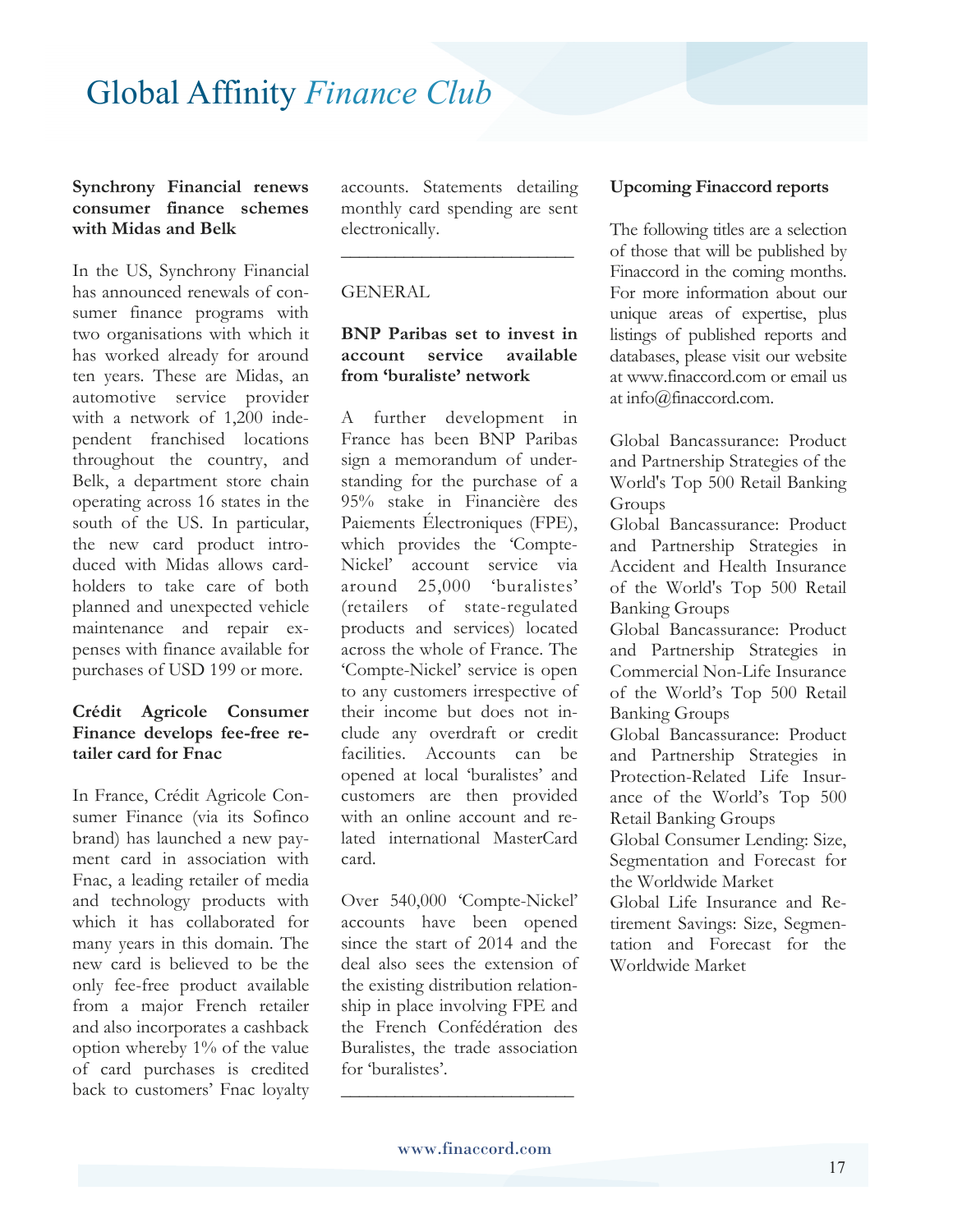#### **Organisations in this issue**

3-Banken-Gruppe, 10, 11 Aeroflot, 12 Aigle Azur, 10 Airtel Payments Bank, 10 ALD Automotive, 11 Alibaba Group, 15 Alipay, 13, 15 Allianz Worldwide Partners, 7, 10 Allstate, 8, 9 Amissima Assicurazioni, 12 Alphabet, 7 Amaguiz, 8 Anex Tour, 9, 10 Ant Financial, 15 Aon, 5 Apple Pay, 15 Assurant, 5 Aviva, 5 AXA, 9, 10 AXA Assistance, 6 AXIS Insurance, 6 Ayala Corporation, 15, 16 Banque Populaire, 13 Banque PSA Finance, 11 Belk, 17 BENTOUR, 10 BGE, 13 BGL Group, 8 BlaBlaCar, 11 BMW Financial Services, 11 BNP Paribas, 11, 17 BNP Paribas Personal Finance, 12 Business France, 6 BZ WBK Leasing, 5 Cainz, 13 Campanda.fr, 8 Canada Post, 16 CareCredit, 13 Car2Go, 7 Cathay Pacific, 12 Cazana, 11 CCMO Mutuelle, 7 CEPYME, 6 CFIB, 13 Citroën, 11 CNP Assurances, 7 CosmosDirekt, 7 Cover-More, 9 Crédit Agricole, 13 Crédit Agricole Consumer Finance, 11, 17 Crédit du Nord, 11

Dirk Rossmann, 15 Discover, 14, 16 Divido, 11 EasyMile, 7 Enel Energia, 5 ERV, 9, 10 ETI Group, 9 Euler Hermes, 6 Europ Assistance, 5, 10 Fiditalia, 12 Fnac, 17 FPE, 17 Fuse Lending, 16 GCash, 16 Generali, 7, 10 Generali Bank, 11 Getir, 14 GhostBed, 16 Globe Telecom, 16 GM, 11, 12 Google, 7 Greater Than, 8 Groupama, 7, 8 Gulf Oil, 14 HanseMerkur, 10 HomeServe, 5 HORESTA, 6, 7 ICBC, 12 Immobilière Atlantic Aménagement, 5 Inter Mutuelles Assistance, 5 JCB, 16 Jeunes Agriculteurs, 13 John Paul, 10 Kakao Talk, 15 Kazkommertsbank, 16 Keisei, 13 Kitamura, 13 Klarna, 16 Liberty Mutual, 8 MACIF, 8 MAPFRE, 6 MasterCard, 13, 14, 15, 16 MicroEnsure, 10 Midas, 17 Moderna Försäkringar, 8 Montepio, 5 Mutuelle Nationale Territoriale, 7 Mynt, 15, 16 MyWigo, 9 National Bank of Greece, 15 Nest Labs, 7 NextCare, 13

NSeguros, 5 O2, 8 Opel, 11, 12 Orient Corporation, 13 PayCar, 8 PayPal, 14 Peugeot, 11 Piaggio, 11 Poczta Polska, 10 Poste Italiane, 14 Préfon, 7 PrestaShop, 15 PrivatBank, 9 PSA Group, 11 Radial, 16 Raiffeisen Polbank, 6 Sage, 14 Samsung, 16 Sberbank, 12 SEB, 16 Shopify, 16 SnoopWall, 5 Société Générale, 11, 12 Sofinco, 17 SolarPower Europe, 6 SquareTrade, 9 Synchrony Financial, 12, 13, 17 Topdanmark, 6, 7 TransferTo, 15 Travel Loop, 9 Tryg, 7 TUI, 9 Tuniu, 12 TUW Pocztowe, 10 Unilever, 14 Vacansoleil, 9 Vacasa, 5, 6 Vauxhall, 11 VEON, 14 Visa, 12, 13, 14, 16 Volvo, 8 Westpac, 16 Willis, 7 Wirecard, 15 World Bank, 14 Wrisk, 11 Zurich, 9